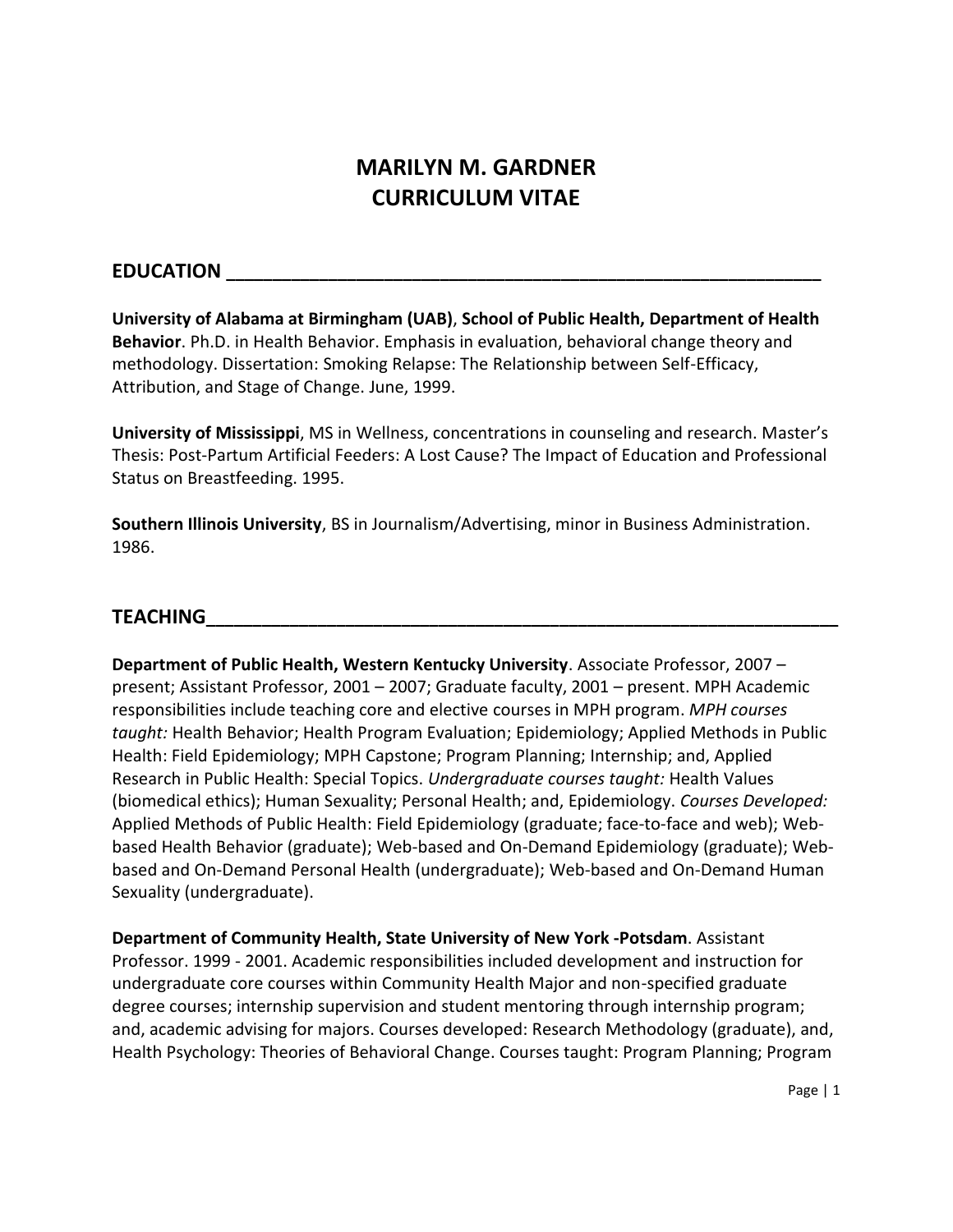Implementation and Evaluation; Human Disease; Theories of Behavioral Change; Research Methodology (graduate); Biostatistics and Epidemiology; Personal Health; First Aid and Safety; Drug Studies. In addition to academic responsibilities and normal departmental functions, the following service activities were performed: Faculty Assembly; University Assessment Committee; Curriculum Development Grant Program Committee; Student Health Association Committee; Intercollegiate Athletic Board; NAACP faculty representative.

**Department of Health Behavior, UAB School of Public Health**. Teaching Assistant. 1996 - 1998. Co-taught graduate health behavior theory class and graduate research methodology classes. Responsibilities included lecturing, test development and grading, student mentoring, and administrative tasks.

**Department of Exercise Science and Leisure Management at the University of Mississippi**. Graduate Instructor. 1993 - 1995. Taught undergraduate Health Science classes including Responding to Emergencies (First Aid) and Personal and Community Health.

# **ADMINISTRATIVE APPOINTMENTS \_\_\_\_\_\_\_\_\_\_\_\_\_\_\_\_\_\_\_\_\_\_\_\_\_\_\_\_\_\_\_\_\_\_\_\_\_\_\_\_\_\_\_**

**Western Kentucky University, Department of Public Health**, MPH Academic Program Coordinator. 2016 – present.

**Western Kentucky University, Division of Extended Learning and Outreach**, MPH Online Cohort Program. 2016 – present.

**Western Kentucky University, Department of Public Health.** Health Education Certificate Coordinator. 2017 – present.

**Western Kentucky University, Department of Public Health.** MPH Joint Undergraduate-Master's Program (JUMP) Coordinator. 2017 – present.

# **ACCREDITATION \_\_\_\_\_\_\_\_\_\_\_\_\_\_\_\_\_\_\_\_\_\_\_\_\_\_\_\_\_\_\_\_\_\_\_\_\_\_\_\_\_\_\_\_\_\_\_\_\_\_\_\_\_\_\_\_\_\_\_\_**

**Western Kentucky University.** 2018 Competency Compliance Coordinator, Council on Education in Public Health (CEPH); 2017 Interim Report Coordinator, CEPH; 2008 Self-study Coordinator, CEPH; 2007 Interim Report Coordinator, CEPH; 2003, Self-study Coordinator, Society for Public Health Education (SOPHE)/American Association for Health Education (AAHE) Baccalaureate Program Approval Committee (SABPAC).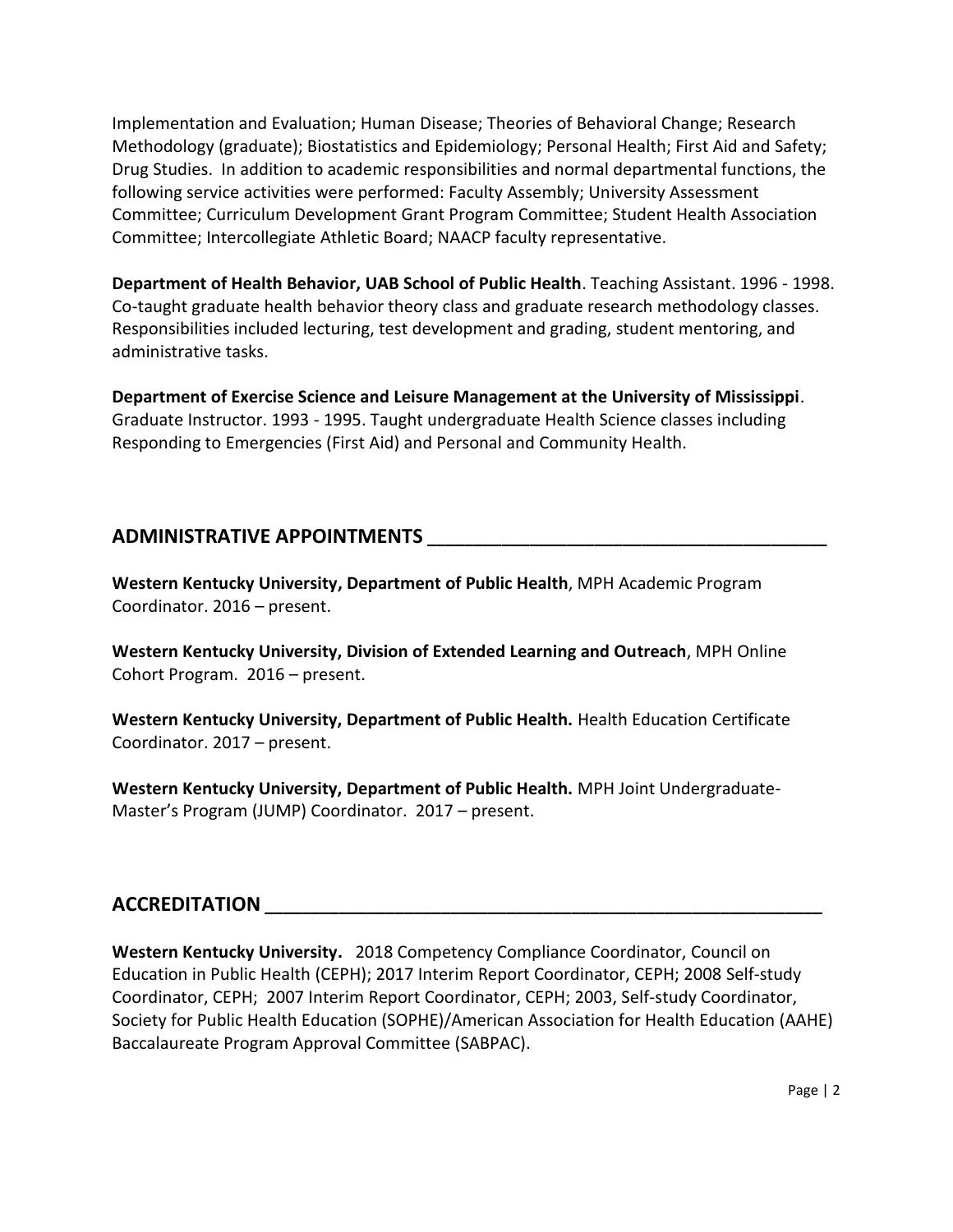**State University of New York – Potsdam.** 2001 Self-Study Coordinator for the Society for Public Health Education (SOPHE)/American Association for Health Education (AAHE) Baccalaureate Program Approval Committee (SABPAC); MidStates Accreditation steering committee; MidStates Accreditation Faculty Subcommittee liaison

## **EXTERNAL GRANTS AND CONTRACTS \_\_\_\_\_\_\_\_\_\_\_\_\_\_\_\_\_\_\_\_\_\_\_\_\_\_\_\_\_\_\_\_\_\_\_\_\_\_\_\_\_**

**Gardner, M.M** (2008). Healthy Weight Kids Smart Card: Phase II. Institute of Medicine, \$154,612.

**Gardner, M.M** (2008). Healthy Weight Kids Smart Card: Phase I. Institute of Medicine, \$132,648.

**Gardner, M.M** (2006). It Takes a Community: Building Community Capacity to Reduce Childhood Overweight. Foundation for a Healthy Kentucky. \$50,000

**Gardner, M.M.** (2004-2005). Coordinated School Health Grant, Fee-for-Service with Natcher Elementary School (as part of a \$10,000 Foundation for a Healthy Kentucky Grant) \$3,526.

**Gardner, M.M.** (2004). Evaluation of Public Health System Bioterrorism Preparedness. Subcontract. University of KY Preventive Medicine. \$3000

**Gardner, M.M**., Higgins, C.W. (2003-2005). Bioterrorism Curriculum Part II. Subcontract. University of KY Research Foundation. \$63,243

Talaska, G and **Gardner M.M**. (2003-2004). NIOSH ERC Pilot Project Research Training Program Grant #T42/CCT510420 through the University of Cincinnati Education and Research Center (UC/ERC) "Developing a Health Beliefs Model for Intervention Effectiveness in Auto mechanics." \$7537

**Gardner, M.M.**, Higgins, C.W. (2002-2003). UK, "EMS Preparedness for WMD Events." Subcontract. University of KY Research Foundation. \$94,848

**Gardner, M. M.** (2002-2003). Pediatric Obesity Management. Fee-for-Service Contract with Commonwealth Health Foundation: \$8,750 (from CATCH Planning Funds Grant – American Academy of Pediatrics. "Childhood Obesity." \$10,000)

Jones, S., **Gardner M. M.**, Peeler, J. (2002-2005). HRSA – Office of Rural Health Policy, "Rural Health Project: Empowering the Elderly in the Use of the Health Care System." \$290,465.

**Gardner M.M.** (2001-2002). NIOSH ERC Pilot Project Research Training Program Grant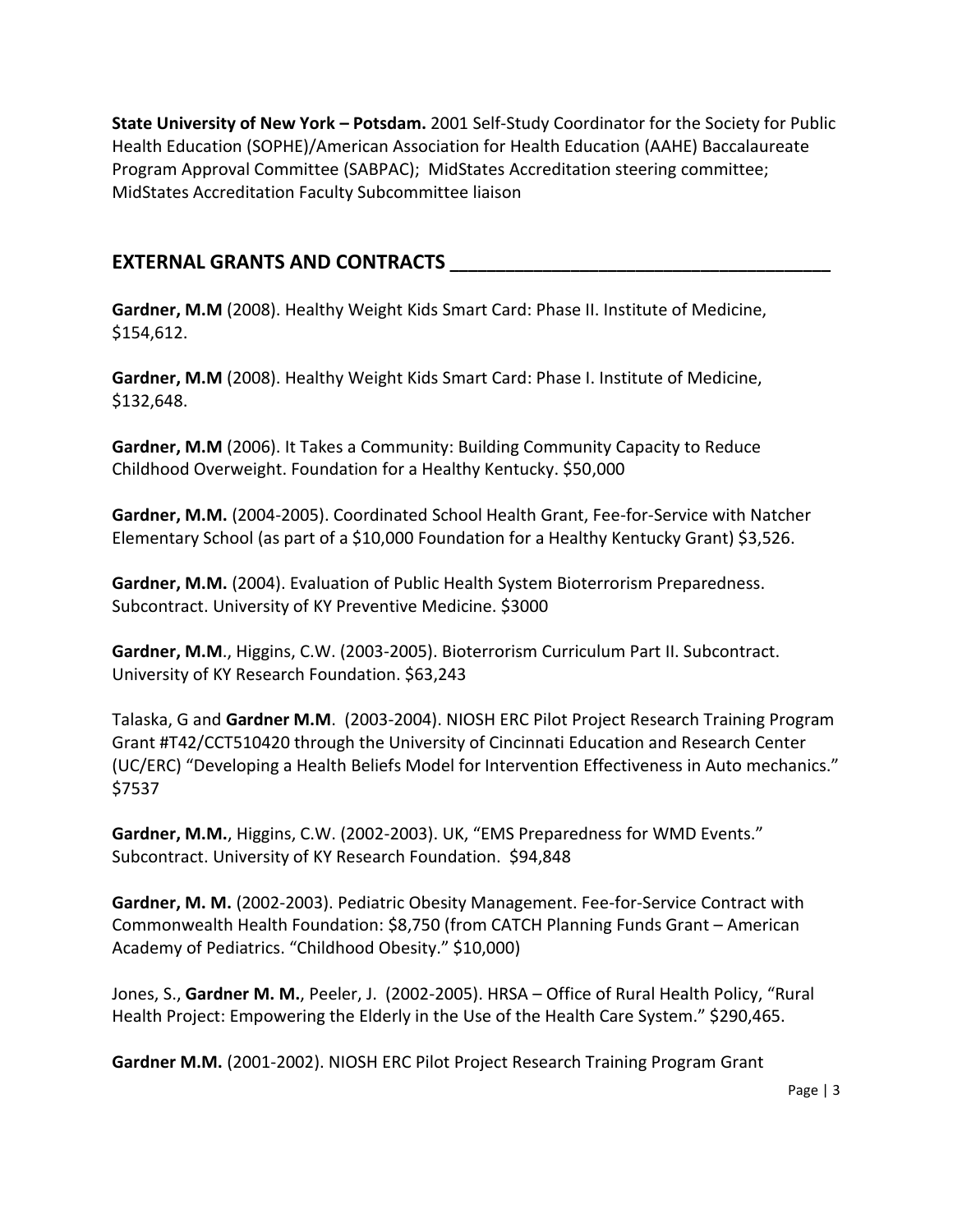#T42/CCT510420 through the University of Cincinnati Education and Research Center (UC/ERC), " EMS Burnout: Determinants and Predictors." \$4622

**Gardner, M. M.** (2001-2002). Lifeskills, Inc., "Social Indicators in BRADD Region." \$5,000 (feefor-service contract)

# **INTERNAL GRANTS AND CONTRACTS \_\_\_\_\_\_\_\_\_\_\_\_\_\_\_\_\_\_\_\_\_\_\_\_\_\_\_\_\_\_\_\_\_\_\_\_\_\_\_\_\_\_**

**Gardner, M.M.** (2007). Summer Faculty Scholarship Grant, Office of Sponsored Programs, WKU. \$6000.

Gardner, M.M. (2006). Teaching Square Professors. Teaching Resource Faculty. \$539.50

**Gardner, M.M.** (2005). Assessing Gen Ed Goal 10: Analysis of a Common Tool. Provost Initiative of Excellence. WKU. \$970.20

**Gardner, M.M.** (2005). WKU Students' Health Risk Behaviors: An In-Depth Analysis**.** Summer Faculty Scholarship Grant, Office of Sponsored Programs, WKU. \$5000.

**Gardner, M.M.** (2004-2005). Adolescent Obesity: Prevalence and Perceptions. Jr. Faculty Scholarship Grant, Office of Sponsored Programs, WKU. \$4000.

**Gardner, M. M**., Juitt, L., Schutte, D. (2001 – 2003)."Hilltopper Health Day: Recruitment Exposition." \$5,300

**Gardner, M.M.,** Butterfield, T.A. (2000). *"*Prevention of Delayed Onset Muscle Soreness: The Effectiveness of Pre-Exercise Ultrasound"*.* Research and Creative Endeavors Grant. SUNY-Potsdam. \$2739

# **REFEREED ARTICLES \_\_\_\_\_\_\_\_\_\_\_\_\_\_\_\_\_\_\_\_\_\_\_\_\_\_\_\_\_\_\_\_\_\_\_\_\_\_\_\_\_\_\_\_\_\_\_\_\_\_\_\_\_\_\_\_\_**

**Gardner, M.M.** & Farrell, C.T. (under review)**.** Posttraumatic stress symptoms in United States emergency medical service responders. Journal of Traumatic Stress

Martin, R.J., Cremeens, J., Umstattd, R., Usdan, S., Talbott-Forbes, L., & **Gardner, M**. (2012). Drinking behavior, protective behavioral strategies and school performance of college students. *Drugs: Education, Prevention and Policy 19 (1) 64-71*.

Jones, M.S., **Gardner, M. M.**, Peeler, J., & Graves, M.L. (2003). Mobilizing students and community partners to enhance the health of the rural elderly. *Kentucky Nurse.* 51 (4), 11.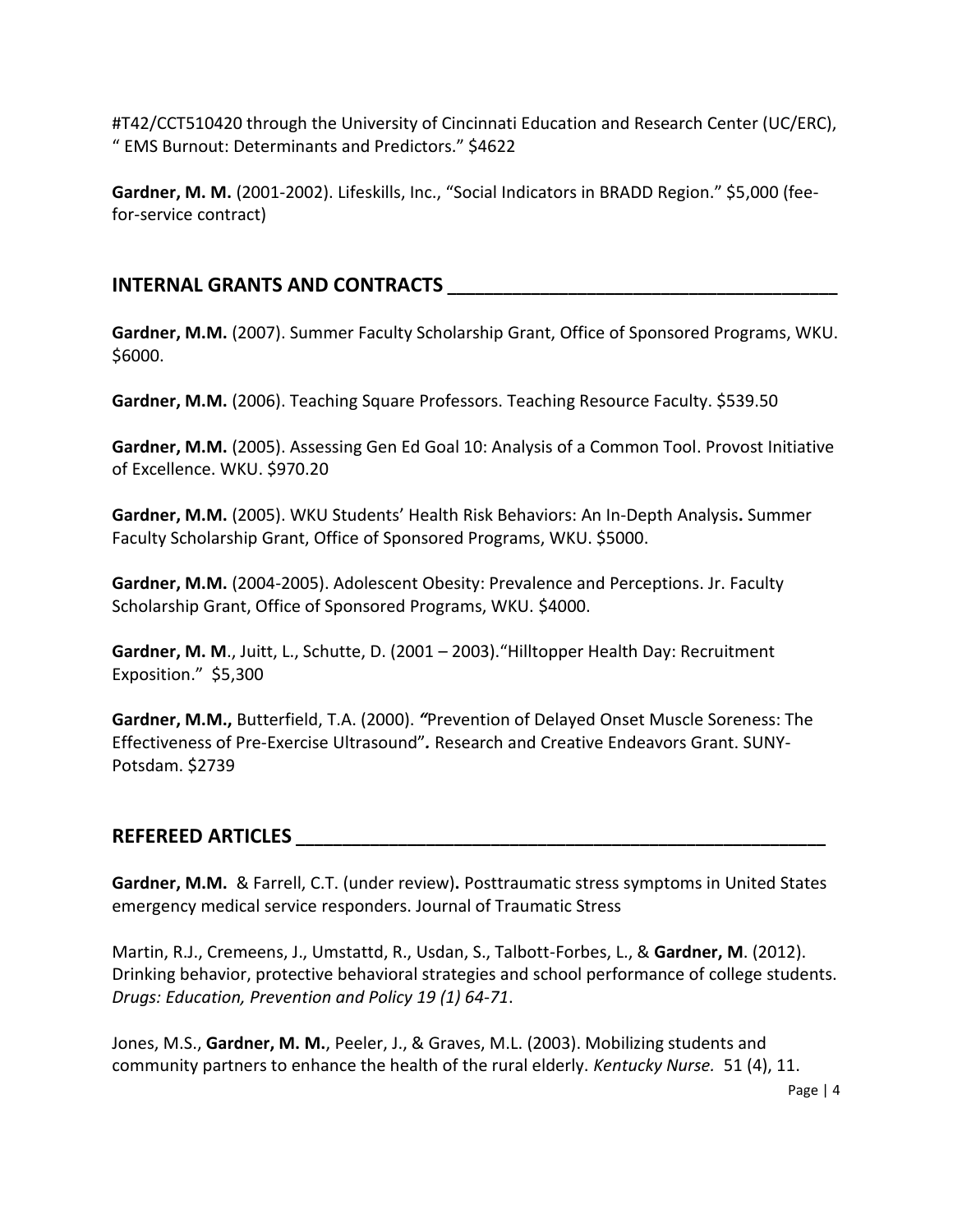Telfair, J., and **Gardner, M. M.** (2000). African-American adolescents with sickle cell disease: Support groups and psychological well-being, Journal of Black Psychology, 25, 378-390.

Telfair, J. and **Gardner, M. M**. (2000). Support group attendance by adolescents with sickle cell disease: Determinants of attendance and group satisfaction*,* Journal of Health and Social Work, 25, 43-49.

## **CHAPTERS \_\_\_\_\_\_\_\_\_\_\_\_\_\_\_\_\_\_\_\_\_\_\_\_\_\_\_\_\_\_\_\_\_\_\_\_\_\_\_\_\_\_\_\_\_\_\_\_\_\_\_\_\_\_\_\_\_\_\_\_\_\_\_\_\_\_**

Jones, M. S, **Gardner, M. M.**, Peeler, J.A., Britt, S.M., Graves, M.L. (2005). Challenges and Rewards of Using an Interdisciplinary Approach to Serve Rural Elderly in R. Chase, Conceptual Basis for Rural Nursing, 2<sup>nd</sup> ed., Springer Publishing

Galvin, M. M., **Gardner, M. M.** and Engle, M. (1999). Older Populations, in J. Raczynski and R. DiClemente, Handbook of Health Promotion and Disease Prevention, Kluwer Academic-Plenum Publishers.

Reynolds, K., Kratt, P., Winders, S., Waterbor, J., Shuster J., **Gardner, M. M**. (1999). Cancer Prevention and Control, in J. Raczynski and R. DiClemente, Handbook of Health Promotion and Disease Prevention, Kluwer Academic-Plenum Publishers.

# **PROCEEDINGS, ABSTRACTS, AND MEDIA \_\_\_\_\_\_\_\_\_\_\_\_\_\_\_\_\_\_\_\_\_\_\_\_\_\_\_\_\_\_\_\_\_\_\_\_\_**

**Gardner, M.M.** (2010). Swipe. Save. Win. Incentivizing Healthy Food Choices among Teens. Proceedings from 2010 Society for Public Health Education (SOPHE) and the Centers for Disease Control and Prevention's Prevention Research Centers (PRCs) Joint Conference

**Gardner, M.M**. (2009). Healthy Weight Kids Coalition Try-Action-Thon. SOKY Happenings. 3 (3), 20.

Spaulding, A., **Gardner, M.M**. (2009). Partnership for Healthier Eating. Spirit of Engagement, 1 (1), 12 – 14. http://www.wku.edu/alive/publications/SpiritofEngagement2009.pdf

**Gardner, M.M.** (2006). Addressing childhood overweight: It takes a community. Proceedings, National Prevention Summit, DHHS, 85.

**Gardner, M. M.** (2005). How I spent my winter vacation: Adventures in teaching winter session. Teaching Spirit, Volume 15, Number 6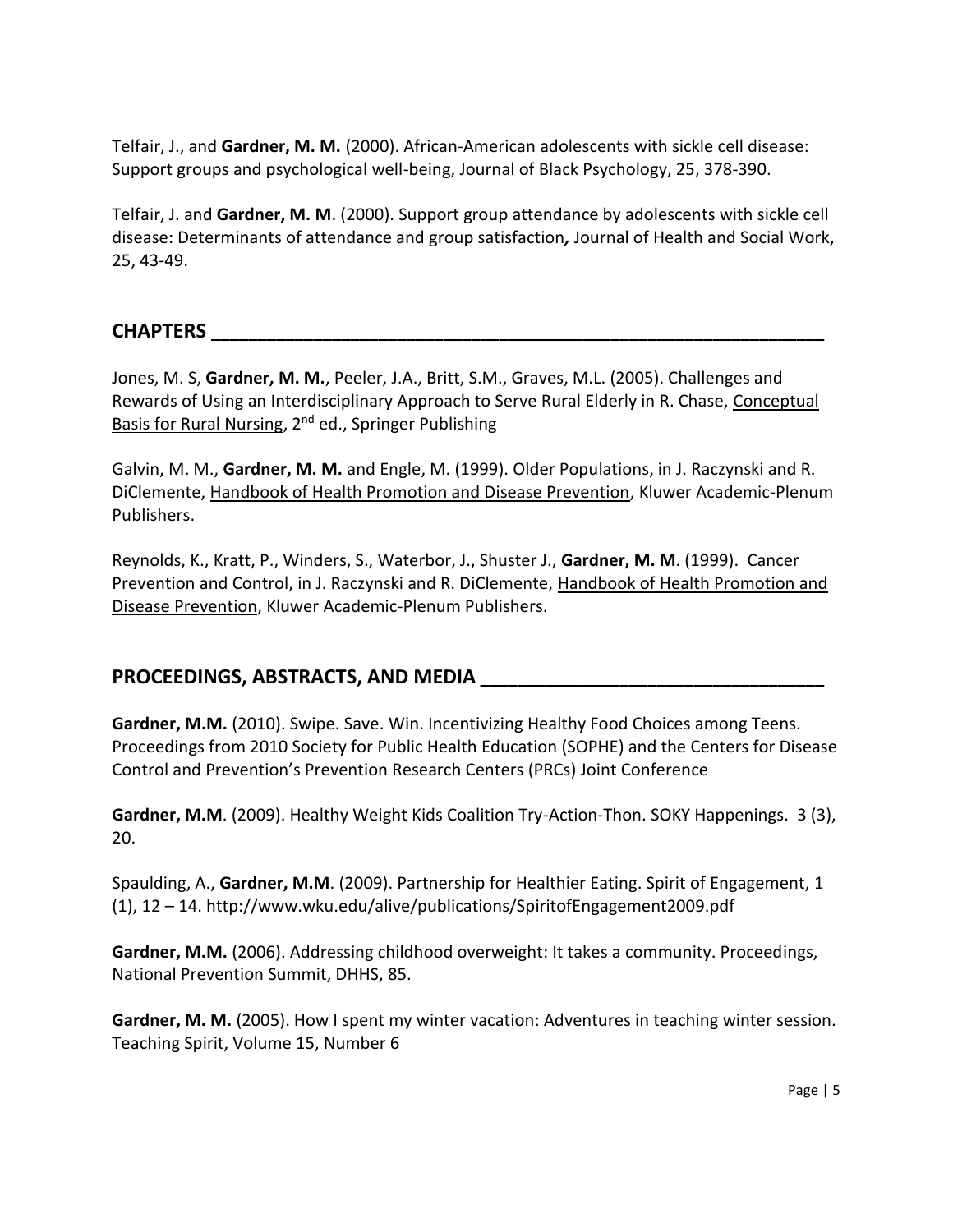**Gardner, M.M.** , Jones, S., Peeler, J. (2005). Improving Health Literacy to Improve the Health of Rural Elders. Proceedings, National Prevention Summit, DHHS

**Gardner, M.M.**, Brown, L. (2004). Men and women are different: The paycheck proves it. Journal of Emergency Medical Services.

**Gardner, M.M**., Brown, L. (2004). Take this job and… Reasons for turnover among EMS personnel. Journal of Emergency Medical Services.

Jones, M.S., **Gardner, M. M**., Peeler, J., & Graves, M.L. (2003, Fall). Mobilizing students and community partners to enhance the health of the rural elderly. Institute for Rural Health Development and Research.(2), 8

**Gardner, M.M.** (2003). EMS turnover: Determinants and predictors. Institute for Rural Health Development and Research Newsletter, (1), 4.

## **MONOGRAPHS AND REPORTS \_\_\_\_\_\_\_\_\_\_\_\_\_\_\_\_\_\_\_\_\_\_\_\_\_\_\_\_\_\_\_\_\_\_\_\_\_\_\_\_\_\_\_\_\_\_\_**

**Gardner, M.M.** (2018). Compliance Report. Council on Education in Public Health

**Gardner, M.M.** (2017). Interim Report. Council on Education in Public Health

**Gardner, M. M.** (2016). Antibiotic Resistance. Report to Kentucky Department of Public Health, Healthcare Associated Infections.

**Gardner, M. M.** (2013). Health on the Hill: Results from the National College Health Survey

**Gardner, M.M.,** Beshear, A. (2012). Breastfeeding Promotion and Management among HANDS Staff: An Evaluation of Knowledge, Attitudes, and Practices. Report to Kentucky HANDS program.

**Gardner, M.M.** (2010). Smart Card, Smart Choices: Findings from National Pilot. Institute of Medicine.

**Gardner, M.M.** (2010). Smart Bites Toolkit. Institute of Medicine.

Gardner, M.M. (2010). Health on the Hill: Results from the National College Health Survey

**Gardner, M.M.** (2008). MPH Self-Study for Council on Education in Public Health (CEPH).

**Gardner, M.M.** (2008). Smart Card, Smart Choice: Focus Group Results. Institute of Medicine.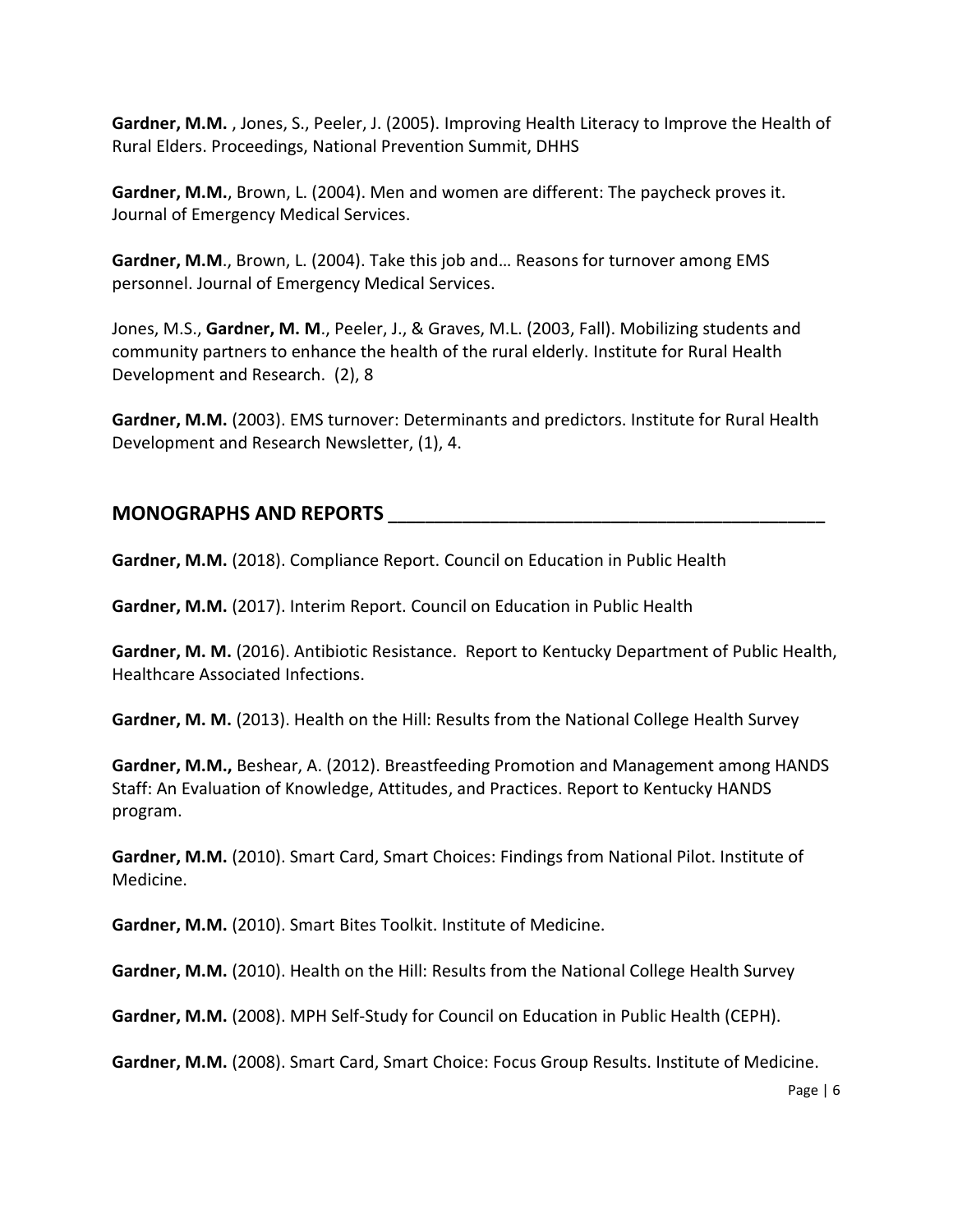**Gardner, M.M.** (2008). Accreditation Self-Study. CEPH

**Gardner, M.M**., Callahan, T. (2007). Childhood Overweight: Environmental Assessment. Foundation for a Healthy Kentucky.

Gardner, M.M. (2007). Health on the Hill: Results from the National College Health Survey

**Gardner, M.M.** (2007). Accreditation Interim Report. CEPH.

Jones, J.A., Woods, T., Donica, B., **Gardner, M.M**. (2006). Kentucky Youth Risk Behavior Report: 1997-2003 Trends and 2004 Baseline Data. http://www.uky.edu/RGS/PreventionResearch/cpr/reports/yrbstrends/yrbstrends.htm

**Gardner, M.M.** (2005). Health on the Hill: Results from the National College Health Survey.

**Gardner, M.M.**, Blackerby, J. (2004). Childhood Obesity Resource Planning Project: Evaluation Report. American Academy of Pediatrics.

**Gardner, M.M**., Talaska, G. (2003). Developing a Health Beliefs Model for Intervention Effectiveness in Auto Mechanics. NIOSH ERC Pilot Project Research Training Program

**Gardner, M. M**., Higgins W., Wainright, C., Brown, L., Handy, R. (2003). Kentucky Emergency Service Preparedness for Weapons of Mass Destruction Events: Results of an EMS Director Survey.

**Gardner, M. M**. (2003). Hilltopper Health Day: Evaluation Report. Western Kentucky University

**Gardner, M. M**. (2003). Domestic Violence: Evaluation Report. South Central Kentucky AHEC

**Gardner, M.M**., Brown, L. (2002). EMS turnover: determinants and predictors. NIOSH ERC Pilot Project Research Training Program

**Gardner, M.M**., Cummings, J. (2002). Report of the Social and Health Indicators in the BRADD Region. Lifeskills.

**Gardner, M. M.**, and Leviton, L. C. (1998). Public Health in the 21st Century: Behavioral and Social Science Contributions. Conference Evaluation Report. Submitted as an in-kind contribution from the American Evaluation Association to the American Psychological Association for inclusion in their final report of the conference to the Centers for Disease Control and Prevention.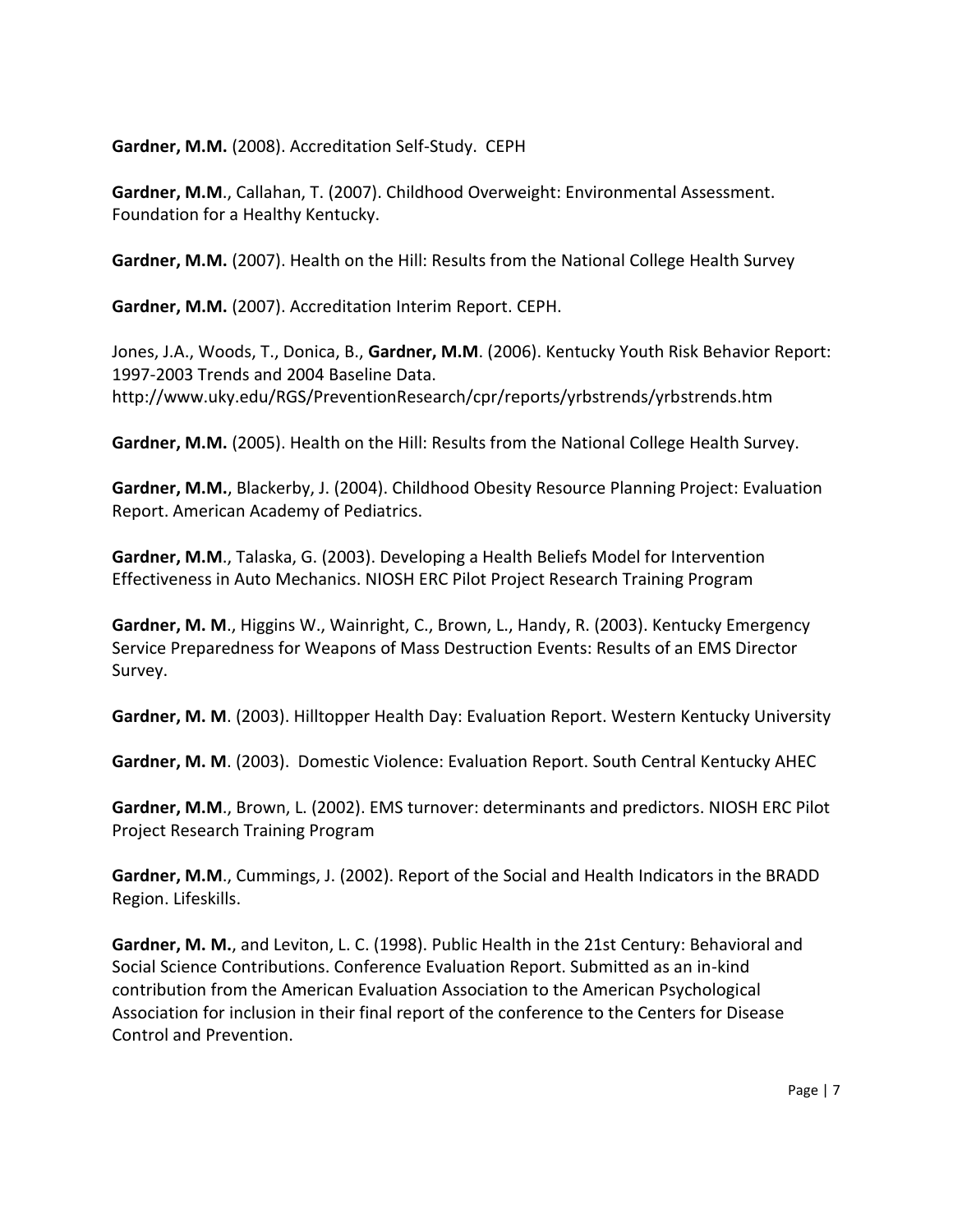**Gardner M. M.**, Galvin M. M., Reynolds, K., and Wilson, L. Protecting Our Nation's Youth: Guidelines for the Prevention of Skin Cancer, prepared for Centers for Disease Control and Prevention Grant SIP8G: Development of School Health Guidelines for Skin Cancer Prevention. 1998.

Potts, L. Galvin, M. M., and **Gardner, M. M.** Final Report to Centers for Disease Control and Prevention for Cooperative Agreement: S305-16/16 "Guide for Planning, Implementing and Evaluating TB Training and Education," 1997.

Galvin, M. M., Potts, L., and **Gardner, M. M.** Final Report to Centers for Disease Control and Prevention for ASPH/CDC Cooperative Agreement: "Instructional Design for a Distance-Based Training Product on the Core Functions/Essential Public Health Services," 1996.

Frate, D., **Gardner, M. M.**, Frate, J. Physician Practices in North Mississippi. Evaluation report of physician survey results presented to North Mississippi Medical Center. 1996.

# **STUDENT THESES, CAPSTONE RESEARCH, & SPECIAL PROJECTS \_\_\_\_\_\_\_\_\_\_\_\_\_\_**

#### *Directed*

Boldt, Faith (2016). The Relationship between Personal Factors, Work Factors, PTSD, and Suicide Ideation in Emergency Medical Service Providers. MPH Thesis

Thomas, Tamara (2016). Birth Outcomes: Use of A Midwife. MPH Capstone.

Stallings, Jessica (2016). Childbirth Experiences of Doula-Assisted Births. MPH Capstone.

Graves, Lauren (2016). The Relationship between Breastfeeding Rates and Resources in Select KY Counties. MPH Capstone.

Chan, Sophea (2015). Non-Medical Prescription Drug Use in Western Kentucky University Undergraduates. MPH Capstone.

Kanwal, Sumra (2015). Human Papillomavirus Vaccination among College Students at WKU. MPH Capstone.

Chavin, Prachi (2015). Frequency of Eating Out: Association with Adolescent Overweight and Obesity. MPH Capstone paper.

Chime, Amaka (2014). Breast Cancer Screening Determinants among Women in Kentucky. MPH Capstone.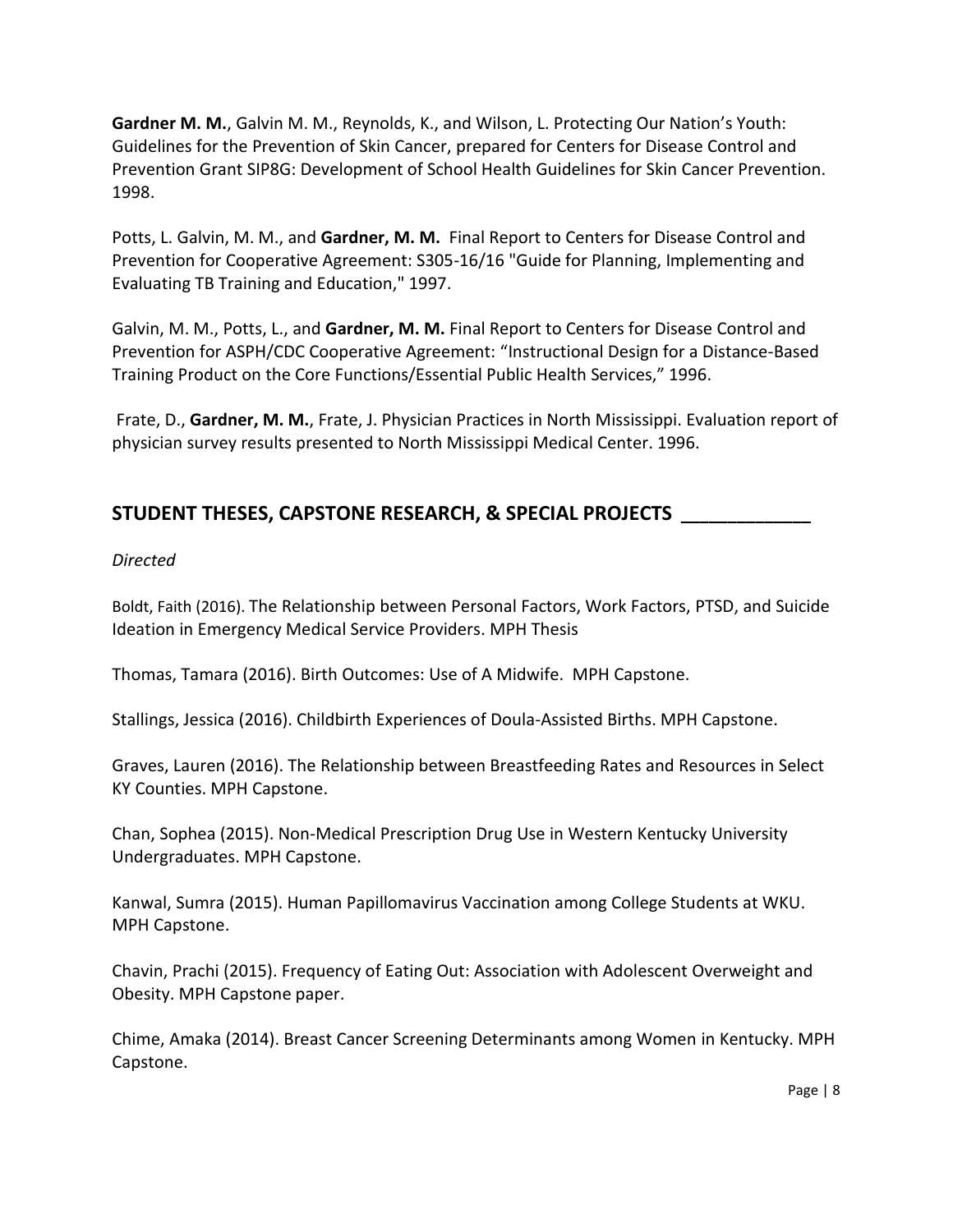Desali, Parth (2014). Obesity among College Students at WKU. MPH Capstone.

Offili, Rosemary (2014). Factors Influencing Marijuana Use among American Indian Youth: A Public Health Perspective. MPH Capstone.

Koskei, Andrew (2013). Perception of marijuana use between users and non-users. MPH Capstone.

Ortega, Judy (2013). Access to health care for rural elderly. Senior Capstone.

Marwaha, Soniya (2012). Comparison of Perceptions of Executive Functioning of College Students' with ASD and Their Care-Takers. MPH Capstone.

Beshear, Allison (2012). Using home visitation to increase breastfeeding rates: An assessment of breastfeeding promotion and management among HANDS staff in Kentucky." MPH Capstone.

Milliken, Erin (2012). Relationship between screen-time and adolescent obesity in south-central Kentucky." MPH Capstone.

Gaharwar, Meghana (2012). Evaluation of relationship between eating out and weight status in adolescents. MPH Capstone.

Miller, Sara D. (2009). Chasms in Care: Implications of a disparate system on childhood overweight. Undergraduate Honors Thesis.

Ward, Emily (2008). Domestic Abuse: Why Women Don't Leave. Senior Capstone.

Brents, Keshana (2008). Autism: The Life. Senior Capstone.

Rigdon, Jenna (2008). Effectiveness of Epidurals in the Delivery Room. Senior Capstone.

Atehortua, Nelson De la Pena. (2006). Nutritional Practices by Actual Versus Perceived Weight Status among Adolescents. MPH thesis.

Hoover, Tina (2006). Body Image and Weight-Related Behaviors: The Role of Gender, Ethnicity, and Immigration. MPH thesis.

Kanekar, Amar (2006). Factors Affecting Condom Useage among College Students. MPH thesis.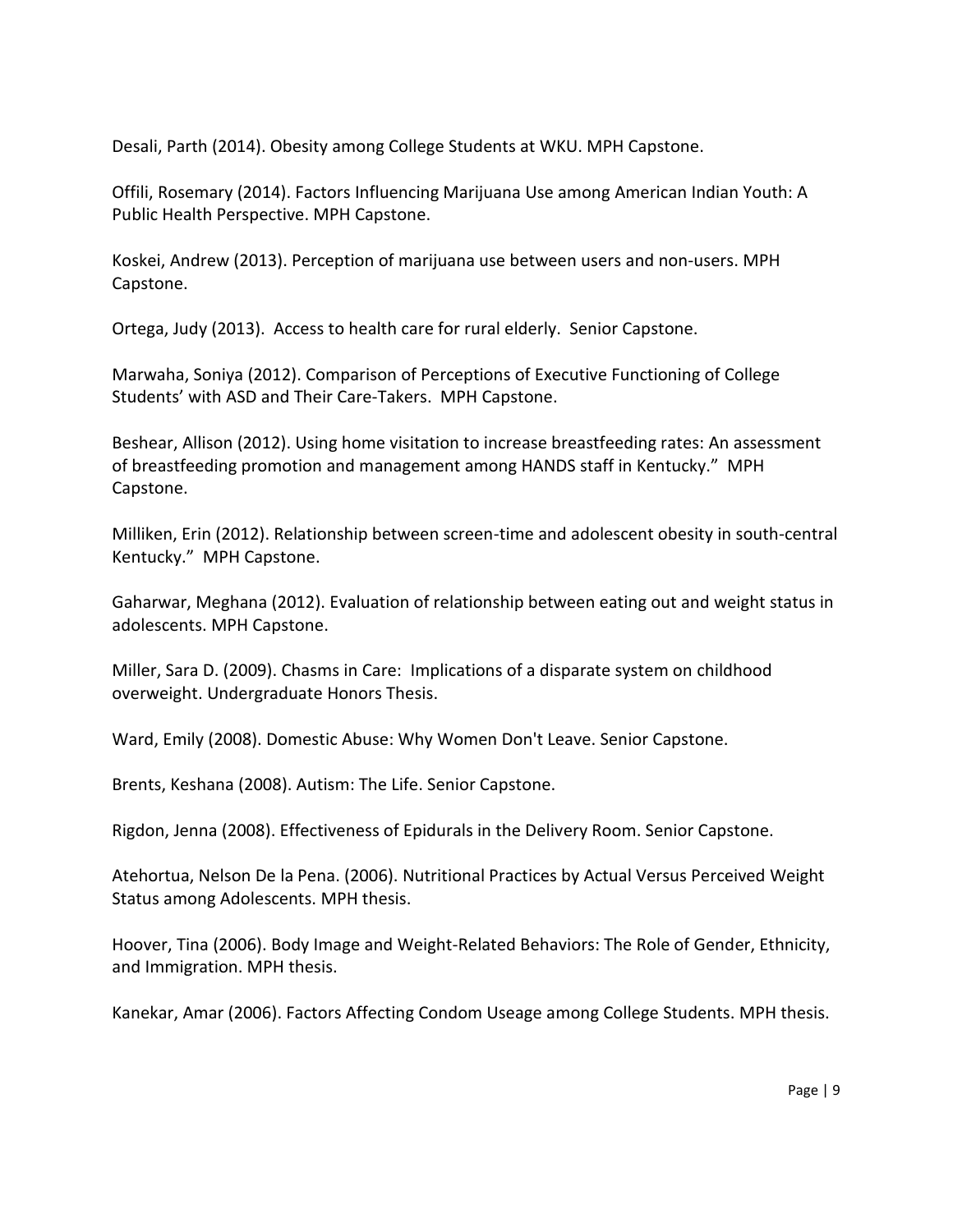Thomason, Lisa (2004). Perceptions of Pediatric Overweight and Weight Management: A Comparison of Parents and Physicians" MPH thesis.

Cummins, R. Jason (2003). Analysis of Soil Lead Levels in an Historic District of a South Central Kentucky City. MPH thesis.

Arachikavitz, Nicole (2003). Barriers to Communication in Healthcare: Perceptions of the Rural Elderly. MPH thesis.

## *Committee Member*

Yu Hsain (2017). Investigating the Motivation Factors of Food Choice during the Transition of High School into College Life among College Students Attending Western Kentucky University. MPH Thesis.

Parks, Jessica (2013). Can persuasion research increase commitment to breastfeeding? A test of women's resistance to pro infant-formula messages. Honor's Thesis.

# **BOOKS/MANUALS \_\_\_\_\_\_\_\_\_\_\_\_\_\_\_\_\_\_\_\_\_\_\_\_\_\_\_\_\_\_\_\_\_\_\_\_\_\_\_\_\_\_\_\_\_\_\_\_\_\_\_\_\_\_\_\_\_\_**

Gardner, M M., and Gardner, W L. "Instructor's Manual" to accompany Basic Organizational Behavior, Schermerhorn, J. R., Jr., Hunt, J. G., and Osborn, R. N. New York: Wiley, 1995.

Gardner, M M., and Gardner, W L. "Test Bank" to accompany Basic Organizational Behavior, Schermerhorn, J. R., Jr., Hunt, J. G., and Osborn, R. N. New York: Wiley, 1995.

**Gardner, M M**., and Gardner, WL. "Annotated Instructor's Edition" to accompany Managing Organizational Behavior (5th edition), Schermerhorn, J. R., Jr., Hunt, J. G., and Osborn, R. N. New York: Wiley, 1994.

**Gardner, M. M**., and Gardner, W. L. Chapters 1, 2, 3, 9, 10,11, 19, 20, and 21 of the "Instructor's Manual" and "Test Bank" to accompany Managing Organizational Behavior (5th edition), Schermerhorn, J. R., Jr., Hunt, J. G., and Osborn, R. N. New York: Wiley, 1994.

**Gardner, M M**., and Gardner, W. L. "Active Learning Guide" to accompany John R. Schermerhorn, Jr.'s, Management for Productivity (4th edition), New York: Wiley, 1993.

Gardner, W. L. and **Gardner, M. M**. "Instructor's Manual" to accompany John R. Schermerhorn, Jr.'s, Management (5th edition), New York: Wiley, 1995.

Gardner, W. L. and **Gardner, M. M**. "Instructor's Manual" to accompany John R. Schermerhorn, Jr.'s, Management for Productivity (4th edition), New York: Wiley, 1993.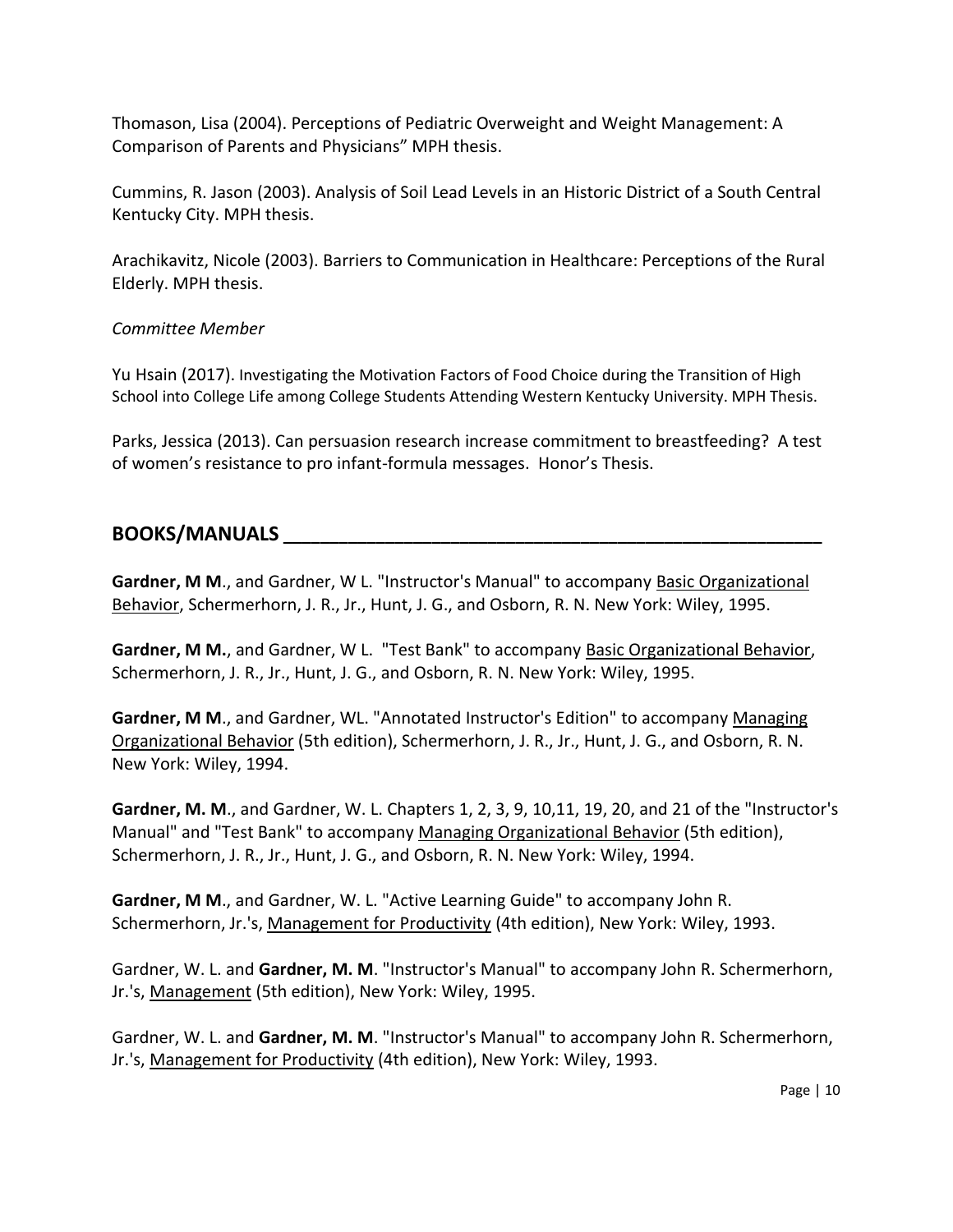**Gardner, M M.**, and Gardner, W L. Chapters 1, 2, 3, 8, 9, 13, 17, and 18 of the "Annotated Instructor's Edition" and "Instructor's Resource Guide" Managing Organizational Behavior (4th edition), Schermerhorn, J. R., Jr., Hunt, J. G., and Osborn, R. N. New York: Wiley, 1991.

**Gardner, M. M.**, and Gardner, W.L. test bank accompanying Managing Organizational Behavior (4th edition), Schermerhorn, J. R., Jr., Hunt, J. G., and Osborn, R. N. New York: Wiley, 1991.

**Gardner, M. M**., Gardner, WL. "Active Learning Guide" to Accompany Management for Productivity (3rd edition), Schermerhorn, J. R., Jr. New York: Wiley, 1989.

## **NATIONAL/INTERNATIONAL PRESENTATIONS \_\_\_\_\_\_\_\_\_\_\_\_\_\_\_\_\_\_\_\_\_\_\_\_\_\_\_\_\_\_\_\_**

March 2019. National Association of County and City Health Officials (NACCHO) Emergency Preparedness Summit. Disability Inclusion in Preparedness Planning. Clark, S.\*, **Gardner, M.M.**

February 2017. Centers for Disease Control and Prevention Get Smart State Partner Meeting. R **Gardner, M. M.\*,** Flinchum, A.\* (invited speaker, webinar).

May 2011. International Meeting for Autism Research.Increasing executive functioning skills for college students diagnosed with autism spectrum disorders. Boman, M., **Gardner, M.M.,** Gardner, WL

April 2010. 1<sup>st</sup> Annual Joint Conference of the Society for Public Health Education (SOPHE) and the Centers for Disease Control and Prevention's Prevention Research Centers (PRCs). Swipe! \$ave! Win! Incentivizing healthy eating out among teens. **Gardner, M.M.**

November 2009. 137th Annual American Public Health Association National Conference. Smart Bites: Swipe. \$ave. Win. **Gardner M.M.\*,** Kelly, D., Mason, K., Ashwill, L.

November 2009. 137th Annual American Public Health Association National Conference. Swipe! \$ave! Win! Incentivizing healthy eating out among adolescents with the Smart Bites card. **Gardner M.M.\*,** Kelly, D., Mason, K., Miller, S., Vajravelu, B.

October 2008. 136th Annual American Public Health Association National Conference. Smart card, smart choices: Incentivizing adolescents' autonomous food and beverage purchases. **Gardner, M.M\***.

October 2008. 136<sup>th</sup> Annual American Public Health Association National Conference. Treating youth overweight in the medical home: Lessons from a pediatrician-dietitian partnership model. **Gardner, M.M\***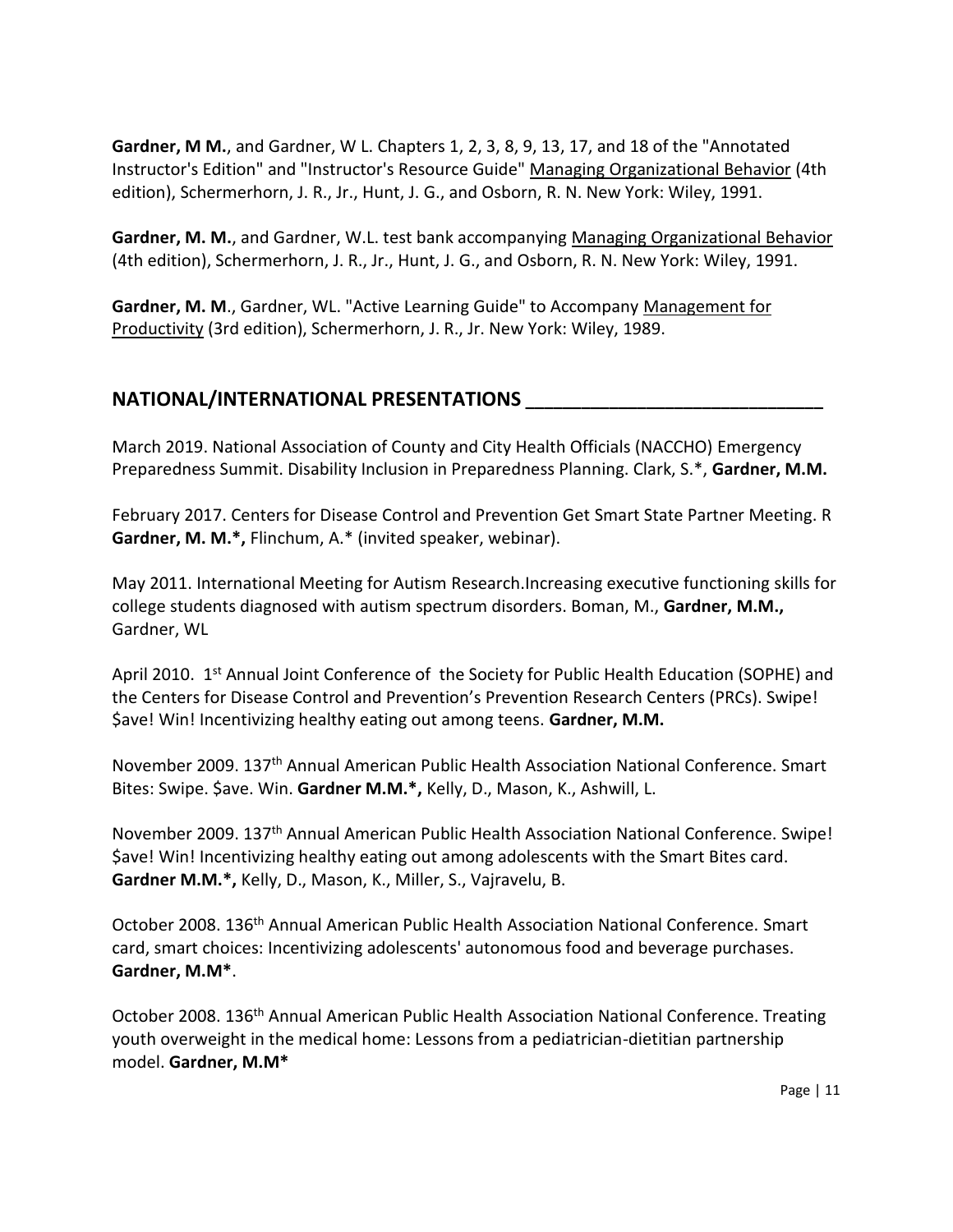November 2007. 135th Annual American Public Health Association National Conference. Addressing Childhood Overweight: It Takes A Community. **Gardner, M.M.\***, Callahan, T.

November 2007. 135th American Public Health Association National Conference. Selected Nutritional Practices By Actual And Perceived BMI Status Among 823 High School Students. Atehortua, N.\*, **Gardner, M.M.**

November 2007. 135th Annual American Public Health Association National Conference. Alcohol 101: Patterns And Predictors Of Alcohol Use Among College Students. **Gardner, M.M.\***

November 2007. 135th Annual American Public Health Association National Conference. Alcohol Consumption And Protective Behavioral Strategies As Predictors Of School Performance Among College Students. Martin, [RJ\\*](mailto:rjmartin78@gmail.com) , Renée Umstattd, R., Usdan, S., Cremeens, J, Talbott, L.L., **Gardner, M.M**.

November 2007. 135th Annual American Public Health Association National Conference. Body Image and Weight-Related Behaviors: The Role Of Ethnicity And Native-Born Status. Hoover, T., **Gardner, M.M.\***

October 2006. 4<sup>th</sup> National Summit Prevention Summit. Addressing Childhood Overweight: It Takes a Community. **Gardner, M.M.\***

May 2006. Teaching Professor National Conference. On Being a Square: Lessons Learned from Reflective Peer Observations. **Gardner, M.M\***., Synder, C., Lindsey, L., Hood, A.

December 2005. 133rd Annual American Public Health Association National Conference. Adolescent overweight: Prevalence and predictors. **Gardner, M.M\***., Siddens, E.

December 2005. 133rd Annual American Public Health Association National Conference. Body image and BMI: What are these kids thinking… and doing? **Gardner, M.M\***., Siddens, E.

December 2005. 133rd Annual American Public Health Association National Conference. "Problem-based learning in an interdisciplinary setting. **Gardner, M.M.\*,** Jones, M.S., Peeler, J.

December 2005. 133rd Annual American Public Health Association National Conference. Reaching the rural elderly through health literacy. **Gardner, M.M\*.** Peeler, J, Jones, M.S.

December 2005. 133rd Annual American Public Health Association National Conference. Job satisfaction and intention to leave among KY EMTs. **Gardner, M.M**., Minors, P.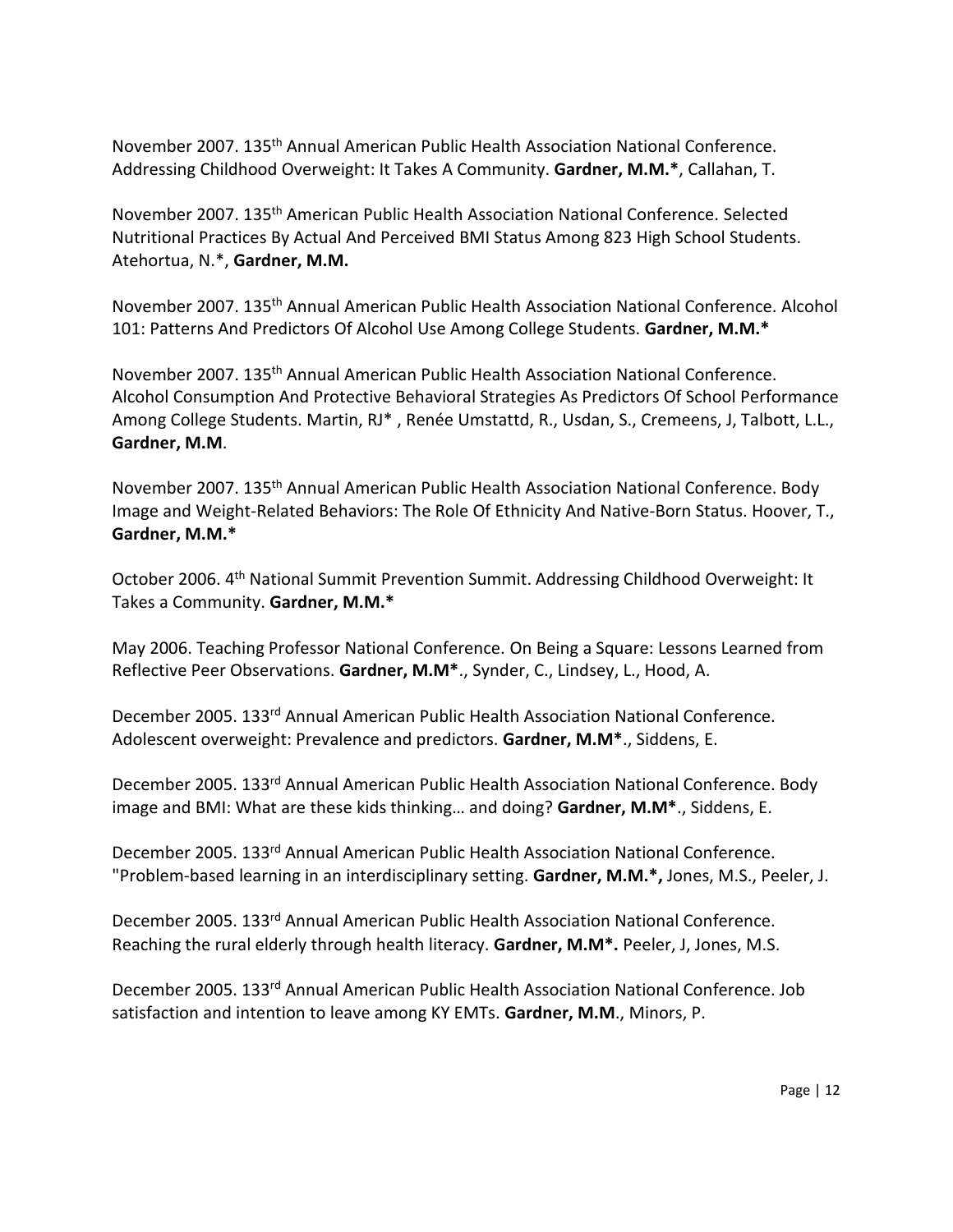December 2005. Division of Health Care Communication International Conference. An Interdisciplinary Approach to Improve Health Literacy in Rural Elders. Jones, M.S., **Gardner, M.M.,** Peeler, J., Britt, S.

October 2005. 3rd National Summit Prevention Summit. Improving Health Literacy to Improve the Health of Rural Elders. **Gardner, M.M.\*,** Jones, M.S., Peeler, J.

October 2005. Association of American Colleges and Universities Conference. A Model to Improve Health Literacy for the Rural Elderly through Interdisciplinary Work. Jones, M.S., **Gardner, M.M.,** Peeler, J., Britt, S.

July 2005. 30<sup>th</sup> Annual National Institute on Social Work and Human Services in Rural Areas A Model to Improve Health Literacy in Rural Elders. Jones, M.S., **Gardner, M.M.,** Peeler, J., Britt, S.

April 2005. National Priester Extension Health Conference. A Model to Improve Health Literacy in the Rural Elderly Populations. Jones, M.S., **Gardner, M.M.,** Peeler, J., Britt, S.

March 2005. National Chronic Disease Prevention Conference. Using data to build community partnerships: The little project that did. **Gardner, M.M.**\*, Siddens, E\*., Chaney, D.\*

November 2004. 132<sup>nd</sup> Annual American Public Health Association National Conference. Health Enhancement of the Rural Elderly (HERE): Empowerment through improved health literacy. **Gardner, M.M\*.** Peeler, J, Jones, M.S.

November 2004. 132nd Annual American Public Health Association National Conference Weighing in: Practitioners and parents perceptions of pediatric weight management. **Gardner, M.M**.\*

November 2004. 132nd Annual American Public Health Association National Conference Assessing emergency medical service responders' knowledge of weapons of mass destruction: Statewide results. (poster) **Gardner, M.M.\***, Wainright, C., Higgins, C.W.

November 2004. 132nd Annual American Public Health Association National Conference, Assessing auto mechanics' perception of risk for used gasoline engine oil (UGEO) exposure using the Health Belief Model. **Gardner, M.M.\***, Talaska, G.

November 2004. 132nd Annual American Public Health Association National Conference. Weighty issue of childhood overweight. **Gardner, M.M.\*,** Siddens, E.

November 2004. 132nd Annual American Public Health Association National Conference. Building core competencies in the classroom: An applied and integrative experience. (poster) **Gardner, M.M.\***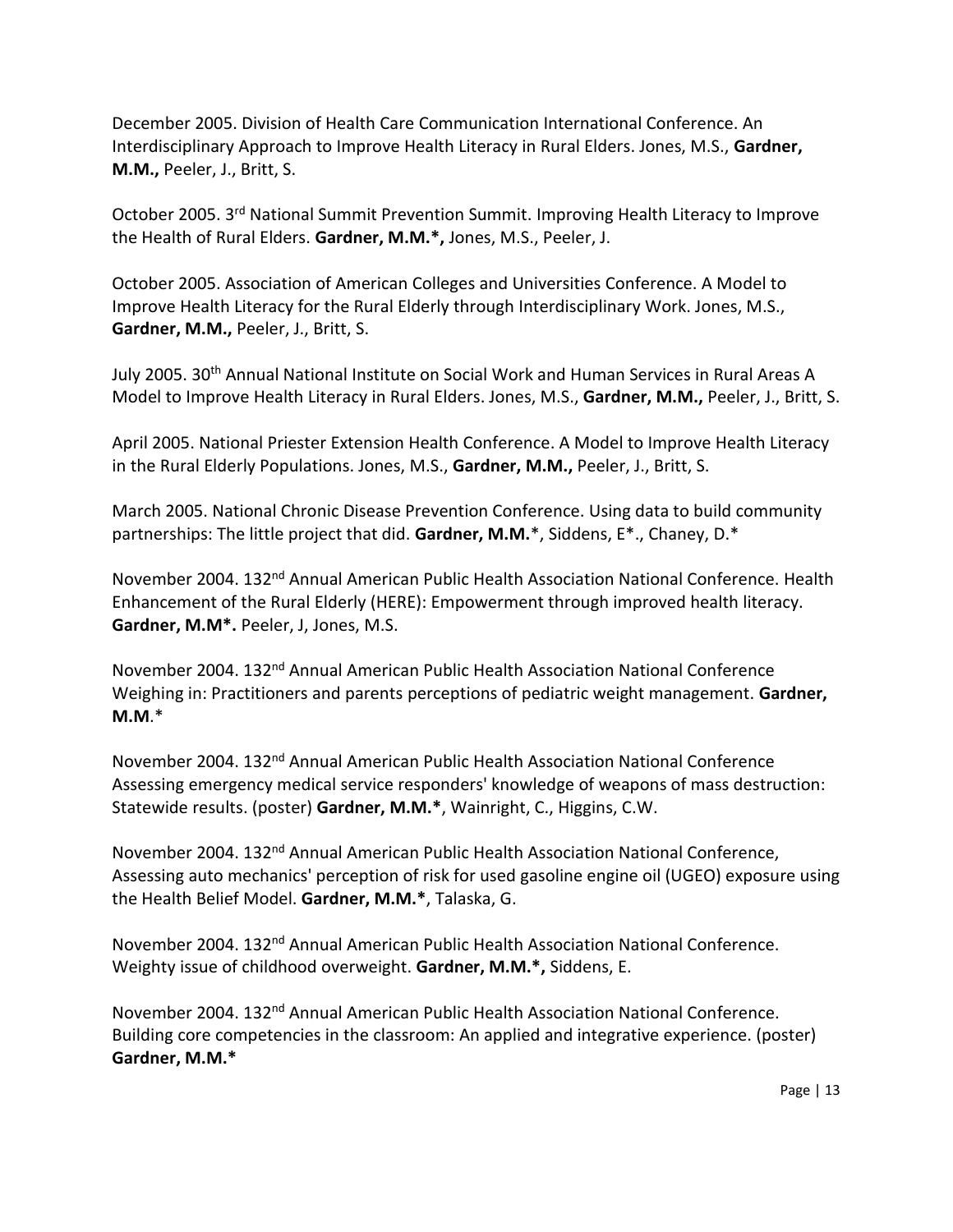June 2004. National Rural Health Association. Validation of educational materials for the rural elderly: a collaborative approach. Peeler, J.\*, **Gardner, M.M**., Jones, M.S.

March 2004. Prehospital Care Research Forum 2004. "Take this job and…: Reasons for turnover among EMS Employees." **Gardner, M.M**., Brown, L., Cropper, R.\*

November 2003. 131<sup>st</sup> APHA National Conference. "Addressing pediatric obesity: A multidisciplinary approach to planning." **Gardner, M.M.\*,** Thomason, L., Blackerby, J.

November 2003. 131<sup>st</sup> APHA National Conference. "Perceptions of pediatric obesity and weight management: A comparison of parents, physicians, and educators." (poster) Thomason, L,\* **Gardner, M.M.**

November 2003. 131st APHA National Conference. "EMS preparedness for weapons of mass destruction" (poster) **Gardner, M.M.\*,** Higgins, W., Wainright, C., Brown, L., Handy, R.

November 2003. 131<sup>st</sup> APHA National Conference "Analysis of soil lead levels in historic districts of a south central city." Cummins, R.J.\*, Handy, R., **Gardner, M.M**., George, D.

1997. CDC's 1997 Cancer Conference: Integrating Public Health Programs for Cancer Control. Presented: "Protecting Our Nation's Youth: Guidelines for Skin Cancer Prevention." Galvin, M.\*, **Gardner, M.M.\***

# **STATE/REGIONAL PRESENTATIONS \_\_\_\_\_\_\_\_\_\_\_\_\_\_\_\_\_\_\_\_\_\_\_\_\_\_\_\_\_\_\_\_\_\_\_\_\_\_\_\_\_\_\_**

April 2019. Kentucky Public Health Association Annual Conference. Disability Inclusion in Preparedness Planning. Clark, S.\*, **Gardner, M.M.**

April 2019. Kentucky Public Health Association Annual Conference. Impact of PTSD Symptoms on Suicidal Ideation in EMS workers. Khatoon, R.\*, Farrell, C.T., **Gardner, M.M**.

April 2017. Kentucky Public Health Association. Suicide Ideation in Emergency Medical Providers. **Gardner, M. M.\***, Farrell, C. T. \*, Ogungbemi, T.\*, Kabir, U.

April 2016. Kentucky Public Health Association. The Relationship between Personal Factors, Work Factors, PTSD, and Suicide Ideation in Emergency Medical Service Providers Boldt, F.\*, **Gardner, M. M**.

April 2016. Kentucky Public Health Association. Childbirth Experiences of Doula-Assisted Births. Stallings, J.\*, **Gardner, M. M.,** Thomas, T.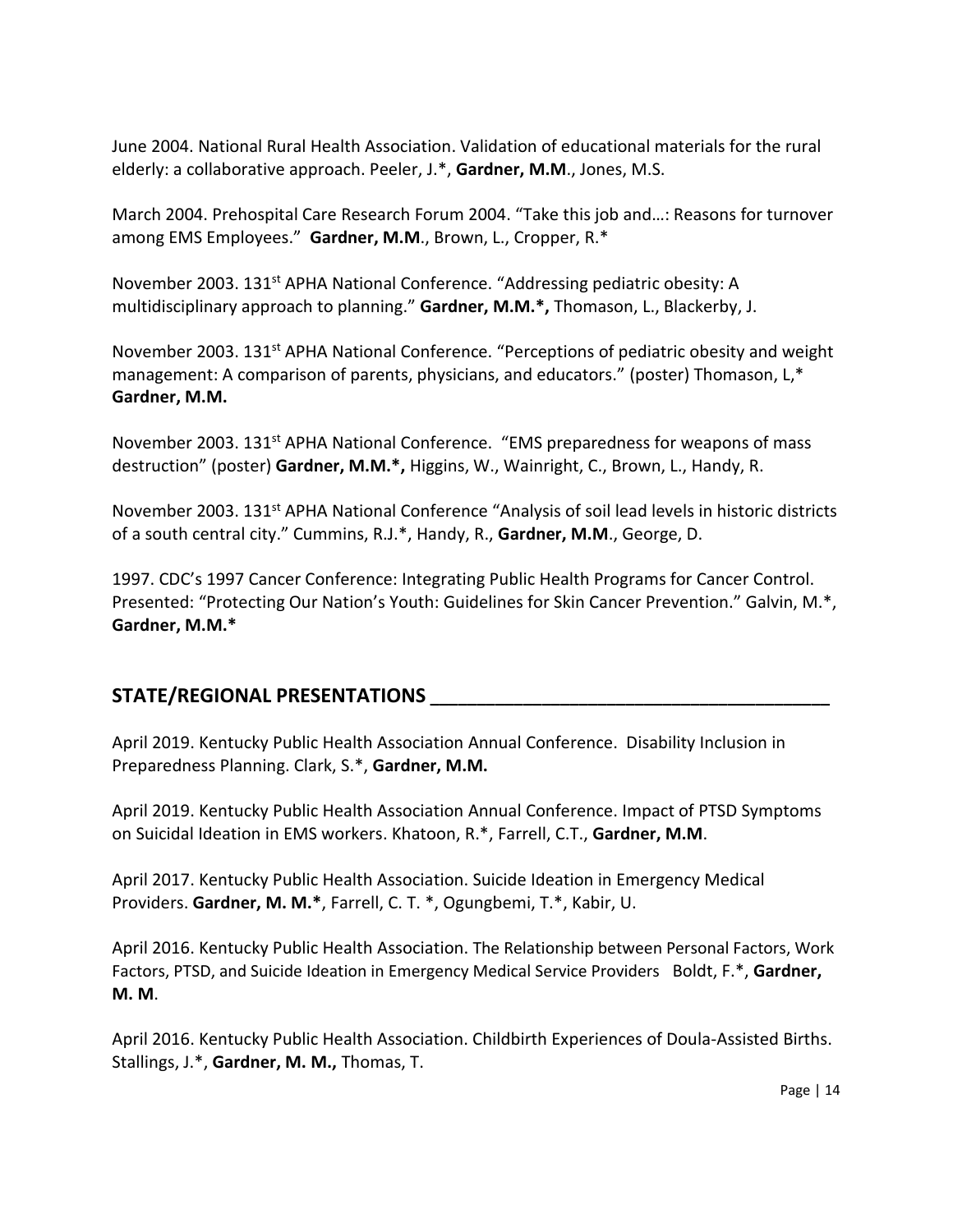April 2016. Kentucky Public Health Association. Birth Outcomes: Use of Midwives. Thomas, T\*, **Gardner, M. M.,** Stallings, J.

July 2009. Growing Healthy Kids in Kentucky. "Smart Bites Project." **Gardner, M.M**.

April 2009. Kentucky Dietetic Association Food & Nutrition Conference & Exhibition "Making Smarter Food Choices Away From Home: Implementation of WE CAN and CATCH for Teens" Kelly, D., Mason, K\*., **Gardner M.M**., Ashwill, L.

April 2008. Kentucky Public Health Association Conference. "Evidence-Based Strategies to Prevent Childhood Overweight." Rowland, C\*., Thind, H\*., **Gardner, M.M**.

April 2006. Kentucky Public Health Association Conference. "All Sex and No Condoms Make Jack and Jill Risky." Kanekar, A., **Gardner, M.M**.

April 2006. Kentucky Public Health Association Conference. "Weight Changes in a Cohort of South-Central Kentucky Students." **Gardner, M.M**., Atehortua, N.

April 2006. Kentucky Public Health Association Conference. "Nutrition and Exercise Behaviors among Students in a South-Central Kentucky High School." **Gardner, M.M**., Atehortua, N.

May 2004. Kentucky Public Health Association Conference. "Health Empowerment of the Rural Elderly: Preliminary Findings." **Gardner, M.M.\*** , Peeler, J\*, Jones, M.S.

April 2004. Kentucky Association of Gerontology Conference. "Health Empowerment of the Rural Elderly: Preliminary Findings." Jones, M.S.\*, **Gardner, M.M.** , Peeler, J

April 2004. Kentucky American Dietetics Association State Conference. "Weighing In: Findings from Childhood Obesity Resource Planning Project

November 2003. Sixth Annual Nursing Research Day: Transforming Health Care through Nursing Research, Practice, Politics. "Weighing In: A Report of Childhood Obesity in BRADD." **Gardner, M.M.\***

November 2003. Sixth Annual Nursing Research Day: Transforming Health Care through Nursing Research, Practice, Politics. "A Model to Improve Health Literacy in the Rural Elderly." Graves, M.\*, Jones, M.S., **Gardner, M.M.,** Peeler, J.

October 2003. NIOSH ERC Pilot Research Project Symposia. "Developing a Health Beliefs Model for Intervention Effectiveness in Auto Mechanics." Talaska, G., **Gardner, M.M\***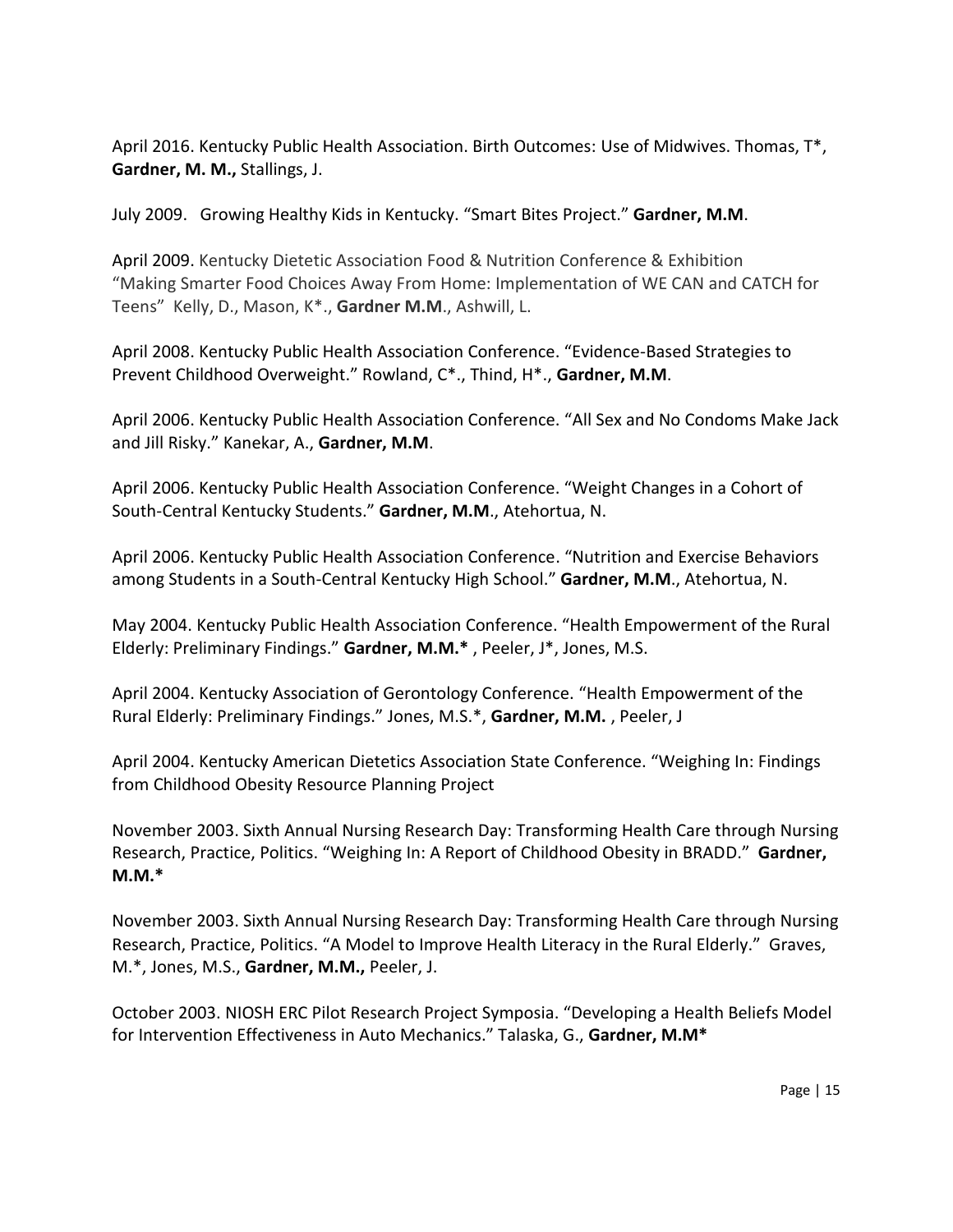April 2003. Kentucky Public Health Association Conference. "Program Planning and Evaluation." **Gardner, M.M.\*** and Lindley, L.L.\*

February 2003. Southern District AAPHERD. "Building core competencies in the classroom: An applied and integrative experience." **Gardner, M. M.\***

February 2003. State Bioterrorism Coordinator's Meeting. "Kentucky Emergency Service Preparedness for Weapons of Mass Destruction Events: Results of an EMS Director Survey." **Gardner, M. M**., Higgins W.\*, Wainright, C., Brown, L., Handy, R.

October 2002. NIOSH ERC Pilot Reseach Project Symposia. "EMS Burnout: Determinants and Predictors." **Gardner, M.M.\*,** Brown, L., Cummins, R. J.

1996 Southern Association of Women in Physical Activity, Sports and Health (SAWPASH) National Conference. "The Role of Education and Professional Status on Breastfeeding Initiation among Post-Partum Artificial Feeders. **Gardner, M.M.\***

## **LOCAL PRESENTATIONS \_\_\_\_\_\_\_\_\_\_\_\_\_\_\_\_\_\_\_\_\_\_\_\_\_\_\_\_\_\_\_\_\_\_\_\_\_\_\_\_\_\_\_\_\_\_\_\_\_\_\_\_\_**

March 2019. WKU Student Research Conference. A

March 2018. WKU Student Research Conference. Sydney

April 2016. SCKY AHEC: SRNA Program. "Patient as a Textbook." **Gardner, M. M.\*** (invited speaker).

April 2016. WKU Student Research Conference. "Childbirth Experiences of Doula-Assisted Births" Stallings, Jessica\*, **Gardner M.M.**

March 2016. 6<sup>th</sup> Annual Gender and Communication Conference, WKU. "Birthing Their Voices" **Gardner M.M.**\*, Stallings, Jessica\*, Thomas, Tamara\*

March 2010. WKU Student Research Conference. "Erroneous Perception of Body Size and Suicide Contemplation among Teens" Sadhani, M.\*, Watkins, C.M., **Gardner M.M.**

April 2008. Student Research Conference. "Chasms in Care: Implications of a disparate system on childhood overweight" Miller, S.\*, **Gardner M.M**.

August 2006. Engaging the Spirit: Best Practices for Student Success. **Gardner, M. M**.\*, Watkins,  $C. M.*$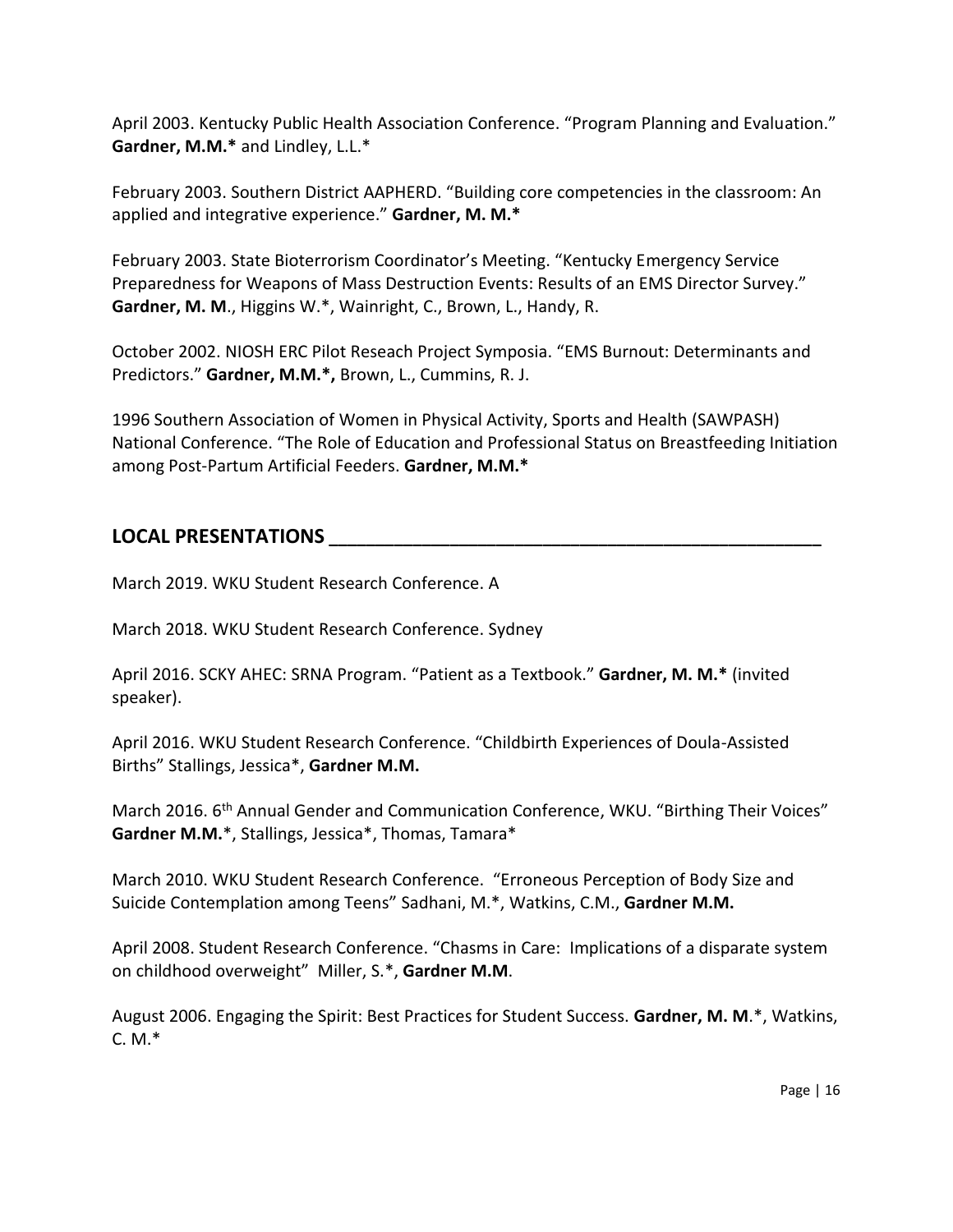April 2006. Sigma Xi Research Conference. " All Sex and No Condoms Make Jack and Jill Risky." Kanekar, A.\*, **Gardner, M.M**.

September 2005. WKU DELO and FaCET Winter Term Open Forum. Panelist**.** 

August 2005. Engaging the Spirit: Enhancing Student Learning Conference. Jones, M.S.\*, **Gardner, M.M.\*,** Peeler, J\*.

November 2003. Sixth Annual Nursing Research Day: Transforming Health Care through Nursing Research, Practice, Politics. "Weighing In: A Report of Childhood Obesity in BRADD." Gardner, M.M.\*

November 2003. Weighing In: Community Symposia on Pediatric Obesity. **Gardner, M.M.\***

March 2000. Clarkson University Physical Therapy Seminar. Difficult Patients? Research in Adherence. **Gardner, M.M.\***

March 1999. Clarkson University Physical Therapy Seminar. Difficult Patients? Research in Adherence. **Gardner, M.M.\***

#### **HONORS AND AWARDS \_\_\_\_\_\_\_\_\_\_\_\_\_\_\_\_\_\_\_\_\_\_\_\_\_\_\_\_\_\_\_\_\_\_\_\_\_\_\_\_\_\_\_\_\_\_\_\_\_\_\_\_\_**

2018 Outstanding Graduate Research (poster), faculty mentor for Sydney Clark

2016 Outstanding Graduate Research, (oral) faculty mentor for Jessica Stallings

2014 Judith R. Miller Service Award, American Public Health Association

2012 PHEHP Chair Award, American Public Health Association

2009 Health Communications Materials Award, American Public Health Association, Health Communications

2008 Outstanding Undergraduate Research in Social Science, faculty mentor for Sara Miller.

2006 Western Scholar

2005 Research Award, College of Health and Human Services, Western Kentucky University

2005 Aging and Rural Health Research Award (Honorable Mention), American Public Health Association, Gerontology Section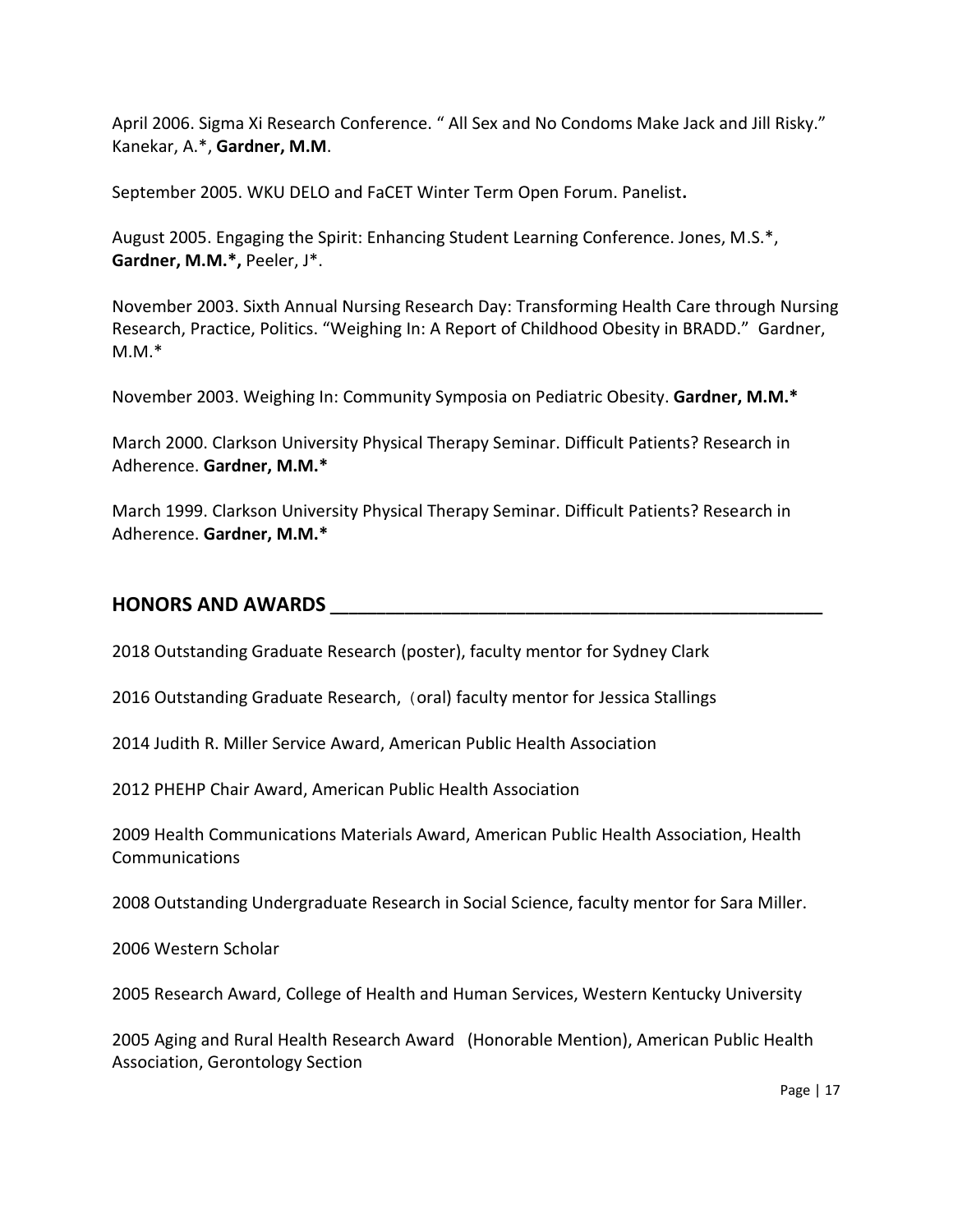# **RESEARCH AND EVALUATION EXPERIENCE \_\_\_\_\_\_\_\_\_\_\_\_\_\_\_\_\_\_\_\_\_\_\_\_\_\_\_\_\_\_\_\_\_\_\_\_\_**

**Kentucky Comprehensive Cancer Consortium Evaluation Team.** Assist in the development and implementation of a state-wide, multi-tiered evaluation of cancer control initiatives. Jan 2003 – 2011.

**Project Manager: Smoking Cessation Initiative in the Military.** Assisted in development of study design and instruments. Developed and supervised implementation of study protocol. Supervised and participated in data collection. Developed data management system. Supervised and participated in data entry and analysis. Assisted with in-services. Behavioral Medicine Unit, UAB School of Medicine, Department of Medicine, Division of Preventive Medicine, January, 1998 - August, 1999.

**Evaluator**: **Birmingham Sexually Transmitted Disease Training and Prevention Center - Part I.** Supervised implementation of national evaluation tools for CDC-funded provider-based program. Developed and implemented site specific evaluation tools for barriers to care survey. Assisted in data collection, entry and analysis and local level. Member of Department of Health Behavior, UAB School of Public Health, March, 1997 - August, 1999.

**Evaluator**: **Birmingham Sexually Transmitted Disease Training and Prevention Center - Part III**. Developed evaluation tools for CDC-funded Part III program. Developed and maintain data management system. Department of Health Behavior, UAB School of Public Health, March, 1997 - August, 1999. .

**Evaluator of National Conference***.* Led development of conference evaluation strategy and instruments for the American Psychological Association conference entitled "Public Health in the 21st Century: Behavioral and Social Science Contributions." Supervised data collection staff. Developed data management system. Entered and analyzed data. Prepared comprehensive evaluation report. Performed in collaboration with Laura C. Leviton, Ph.D., as an in-kind contribution from the American Evaluation Association. 1997 - 1998.

**Researcher**: CDC Grant SIP8G: "Development of School Health Guidelines for Skin Cancer Prevention." Prepared comprehensive literature review. Participated in the development of guidelines. Assisted in national consortiums. Center for Community Health Resource Development, UAB. 1996 - 1998.

**Researcher**. CDC Cooperative Agreement: S305-16/16 "Guide for Planning, Implementing and Evaluating TB Training and Education." Assisted in development of guide. Participated in consortium. Center for Community Health Resource Development, UAB. 1997.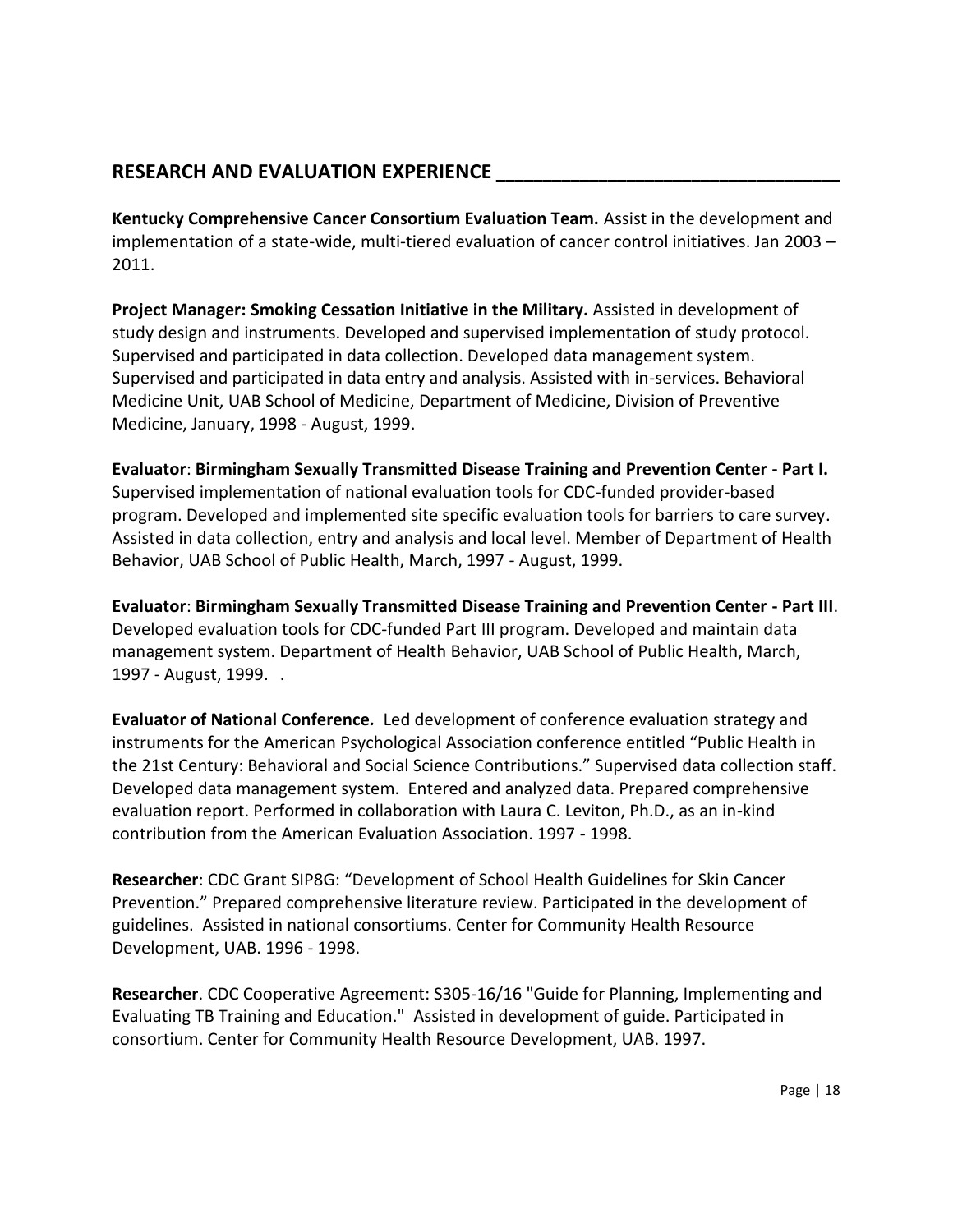**Research Intern.** Developed data management system, entered data, performed analysis and prepared comprehensive evaluation report for physician survey. Data coding, entry, and preliminary analysis for school violence project. University of Mississippi. 1996.

**Program Manager**. UAB/Birmingham Healthy Start Breastfeeding Peer Counselor Project. Developed study protocol for year two of project. Hired and supervised peer counseling staff. Provided in-services to Healthy Start staff. Performed internal evaluation of program. Department of Health Behavior, UAB School of Public Health, 1995 - 1996.

**Researcher.** Association for Schools of Public Health (ASPH)/CDC Cooperative Agreement, "Instructional Design for a Distance-Based Training Product on the Core Functions/Essential Public Health Services." Prepared comprehensive literature review. Center for Community Health Resource Development, UAB. 1996.

# **PUBLIC HEALTH EXPERIENCE\_\_\_\_\_\_\_\_\_\_\_\_\_\_\_\_\_\_\_\_\_\_\_\_\_\_\_\_\_\_\_\_\_\_\_\_\_\_\_\_\_\_\_\_\_\_\_\_\_\_**

**Breastfeeding Promotion Coordinator**. Mississippi State Department of Health, District 1. Developed, implemented and evaluated a district-wide breastfeeding peer counselor program; provided continuing education and training to health care professionals throughout the region and within the district public health system; provided lactation services to high-risk patients with hospital privileges at all area hospitals. 1990- 1993.

**Prenatal Educator**. Taught a variety of prenatal and childbirth education classes at various hospitals as a private and contractual instructor. 1987 – 1995.

## **PROFESSIONAL AND PUBLIC SERVICE \_\_\_\_\_\_\_\_\_\_\_\_\_\_\_\_\_\_\_\_\_\_\_\_\_\_\_\_\_\_\_\_\_\_\_\_**

## *National*

- Governing Councilor, American Public Health Association (APHA). Elected position. 2009 2012.
- APHA Public Health Education and Health Promotion (PHEHP) Program Planning Committee; Chair, 2010-2012; Co-Chair, 2009.
- Coalition of National Health Education Organizations (CNHEO), APHA PHEHP representative (alternate) 2007 – 2015.
- Abstract reviewer for APHA's PHEPH section (2006 present)
- Moderator, APHA PHEHP, APHA National Conference: 2006 (2 sessions); 2007 (3 sessions); 2008 (3 sessions); 2009 (1 session); 2010 (3 sessions).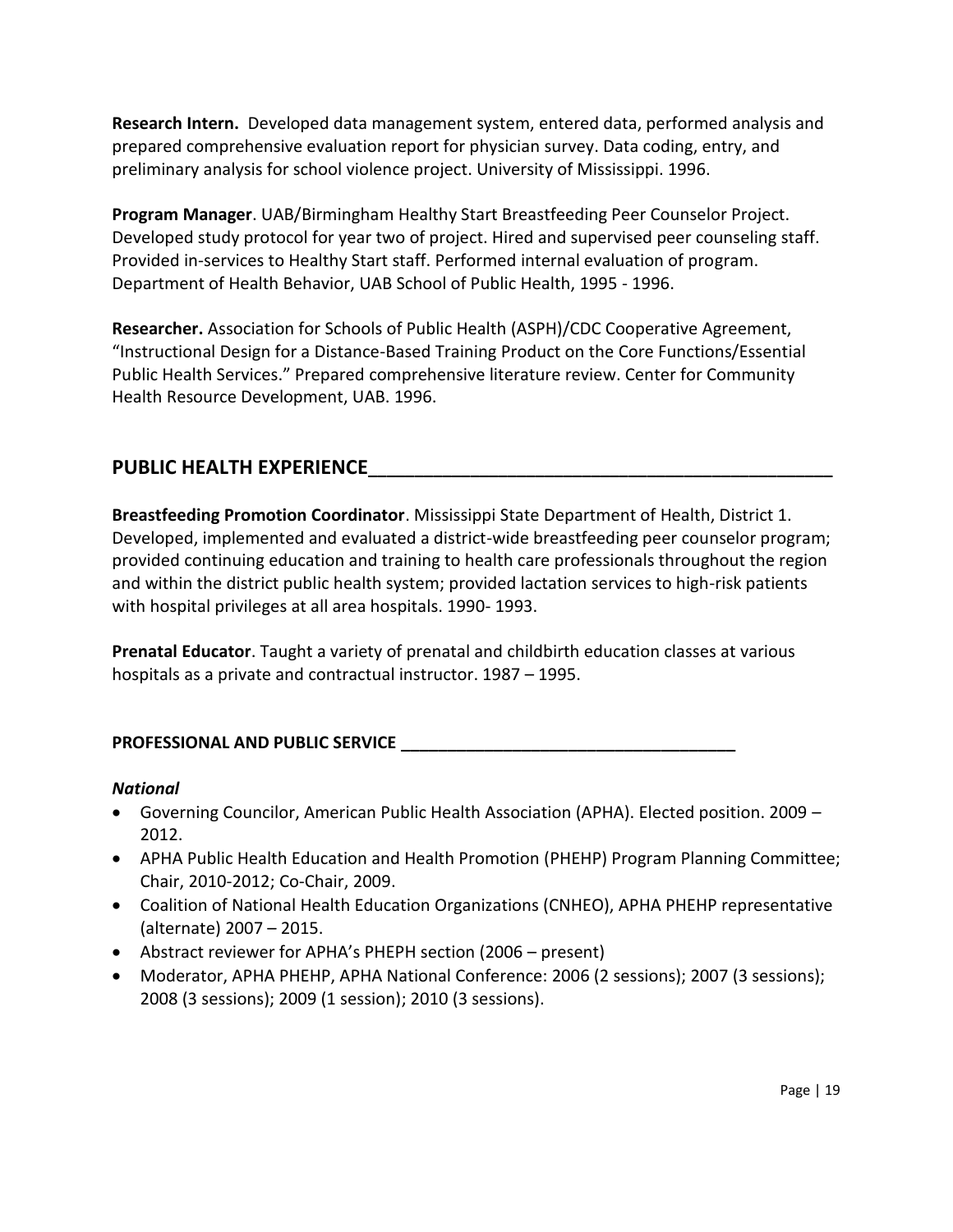#### *State*

- Commonwealth of KY Cabinet for Health Services. Wrote statewide evaluation plan for STEPS grant. (2004)
- Assisted in planning, implementation, and evaluation of state-wide community forums on obesity. (2003-2004)
- Assisted in legislative efforts for physical activity, nutrition, and tobacco bills in KY legislature (2004-2005)
- Assisting in developing plans for coordinated data collection and dissemination among agencies assessing the health and health behaviors of KY's youth (2004 – present)
- Reviewed educational materials being used in KY state gov't for bioterrorism training (2003- 2004).
- Assisted in development and implementation of multi-tiered assessment plan for KY Cancer Consortium members. (2003 – present)
- Collected National Youth Risk Behavior Survey and Youth Tobacco Use Survey for state at local level.

## *Regional/Local*

- Healthy Weight Kids Coalition: Obtained grant funding for community interventions and assessments that provide internship and engagement opportunities for WKU students, 2003  $-2012.$
- Presented obesity research findings to various health departments and schools, 2003 present
- Judge for Regional Middle and High School Science Fair, 2005
- STEPS assessment plans provided evaluation/assessment assistance at request of Barren River District Health Department, 2003 & 2004
- Commonwealth Health Corporation grant development, 2004
- Natcher Elementary School grant development and implementation, 2004 2006
- Assist local health department district office with numerous projects related to evaluation and health promotion/education, 2002 – present
- Community forum to disseminate findings from childhood obesity studies and to foster community engagement, 2003
- Physician's forum to disseminate findings from childhood obesity studies and to foster physician engagement, 2003.
- Planned and facilitated CME symposia on childhood obesity for area physicians, 2004
- Provided CPR and first aid training as enrichment class to middle school student at St. Joseph's School, 2001 – 2003

## **ACADEMIC SERVICE (WKU) \_\_\_\_\_\_\_\_\_\_\_\_\_\_\_\_\_\_\_\_\_\_\_\_\_\_\_\_\_\_\_\_\_\_\_\_\_\_\_\_\_\_\_\_\_\_\_\_\_\_\_\_\_\_\_**

*University Standing Committees*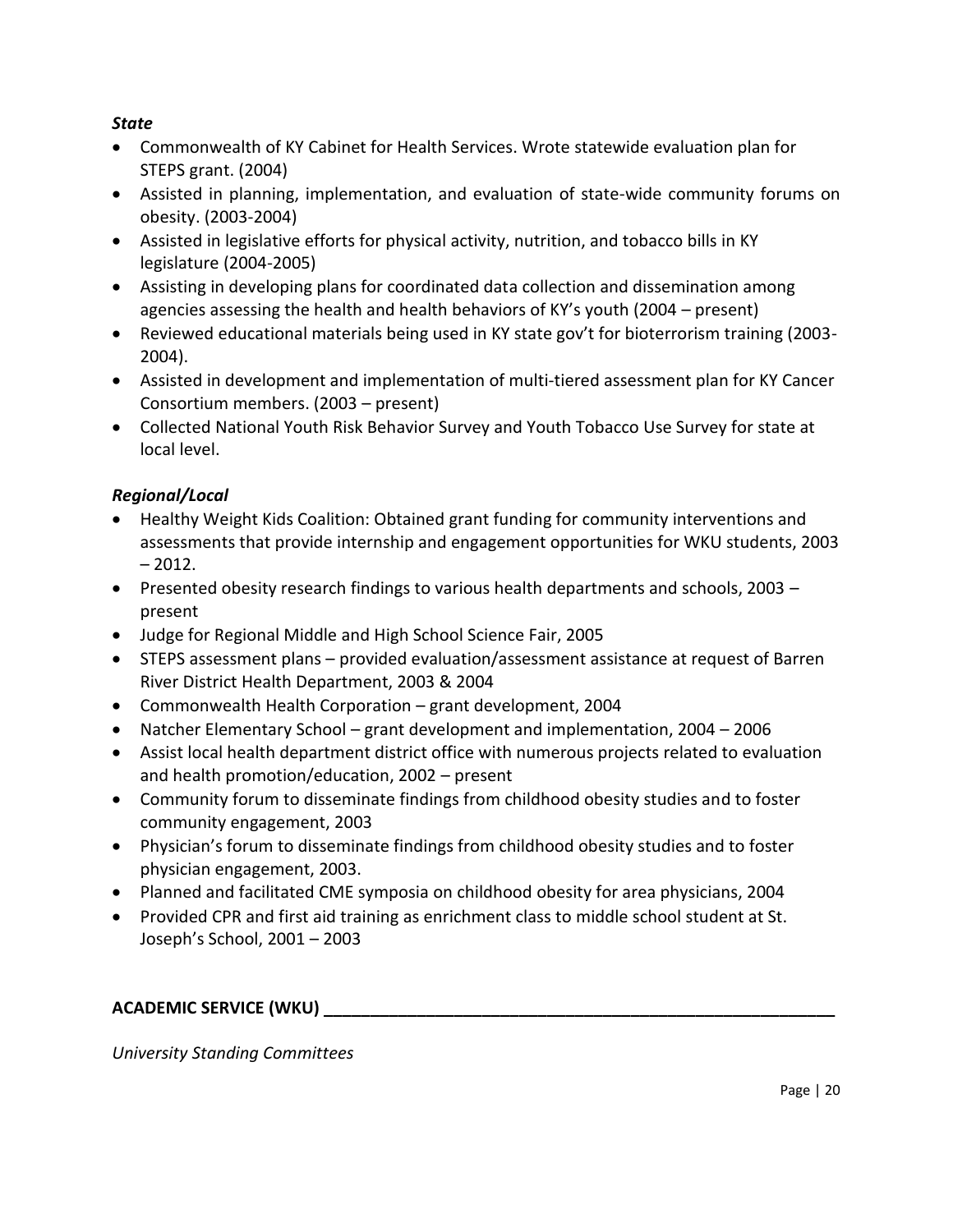- Colannade Committee (2015 2018)
- Faculty Senate Budget Committee (2014 2015)
- Parking Appeals Committee (2014 present)
- Faculty Senate, Departmental Senator (2013 2017)
- University Budget Committee, University Senate Appointee (2003 2008)
- Faculty Scholarship Council, College of Health and Human Services representative (2003 2007)
- Western Scholar, Editorial Board (2003 2007)
- SACS University Outcomes Assessment Committee, Reviewed program assessments (2002 2005)
- Graduate Council, elected alternate (2002-2005)

#### *University Ad hoc committees*

- SITE Evaluation Committee (2007 2008)
- GenEd Area F SACS Assessment Committee (2004 2006)
- Faculty Mentoring Program. (2006)
- Graduate Commencement Committee, Departmental Rep. (2005/2006)
- Office of Correspondence Studies Salary Review Committee (2004 2006)
- Search Committee for Proposal Coordinator position, Office of Sponsored Program (2004)

#### *CHHS Standing Committees*

- CHHS Service Learning Committee (2016 present)
- CHHS Diversity Committee (2016 2018)
- CHHS Undergraduate Advising Committee. (2006 2007)
- CHHS Undergraduate Curriculum Committee (2006 2007)
- CHHS Advisory Council (2004 2006), Co-chair
- CHHS Faculty Awards Committee (2002 2006)

## *CHHS Ad Hoc Committees*

- Hilltopper Health Day Planning Committee (2002 2003)
- School of Health and Human Services Banquet Committee, assisted in planning and implementing banquet activities (2002 and 2003)

#### *DPH Standing Committees*

Special Events Committee, chair (2001 – 2003)

#### *DPH Ad Hoc Committees*

- Online Course Development Task Force (2001 2003)
- Search Committee Member for numerous PH faculty positions

#### *MPH Standing Committees*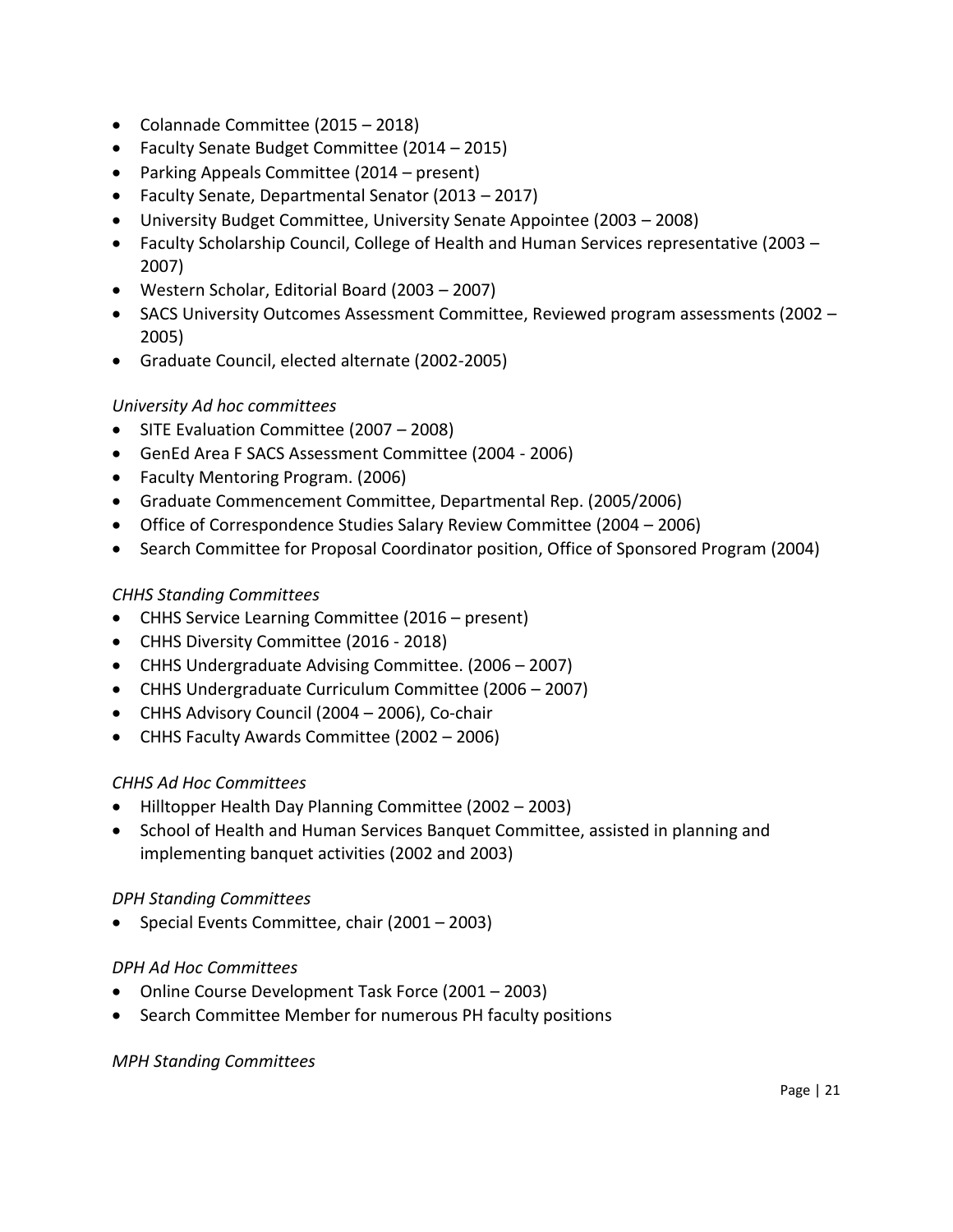- Admissions Committee; Chair 2007 2010; 2016 present
- Practical Experience Committee;
- MPH Assessment Committee; Chair 2007 2010
- Curriculum Committee

#### **Organizations**

#### *National*

- Council on Education for Public Health (CEPH), MPH program accreditation reviewer
- American Public Health Association, Public Health Education and Health Promotion (PHEHP)
- American Evaluation Association

## *Regional*

- Member at Large on the Worksite Health Council of Southern District of the American Alliance for Health, Physical Education, Recreation and Dance (2001 – 2004)
- NIOSH ERC at University of Cincinnati (2003 2005)

*State Organizations, Taskforces and Teams*

- Kentucky Public Health Association, Member
- Kentucky Comprehensive Cancer Consortium. State Evaluation Team
- Action for Healthy Kids. Member of state council
- Commonwealth of KY Cabinet for Health Services, Obesity grant leadership team
- Commonwealth of KY Cabinet for Education, Data Taskforce
- *Local Coalitions, Boards, and Committees*
- Healthy Weight Kids of South Central KY Coalition, Founding and Charter Member (2004 2014)
- Natcher Elementary Coordinated School Health Committee (2004 2006)
- International Festival, Board Member (2004)
- Smoke-free Bowling Green Coalition (2006)
- BRADD Breastfeeding Coalition (2002-2004)

## **PROFESSIONAL DEVELOPMENT\_\_\_\_\_\_\_\_\_\_\_\_\_\_\_\_\_\_\_\_\_\_\_\_\_\_\_\_\_\_\_\_\_\_\_\_\_\_\_\_\_\_\_\_\_\_\_\_\_\_\_**

## *Teaching*

- Quality Matters, Online Training
- National Teaching Professor Conference, Nashville, TN 2006
- FaCET Advanced Online Training Workshop for Online Faculty, 2005
- Teaching Squares Workshop, CHHS 2005
- Case Study Workshop, SUNY Buffalo 2003

## *Advising*

Advising Workshop, CHHS, 2008